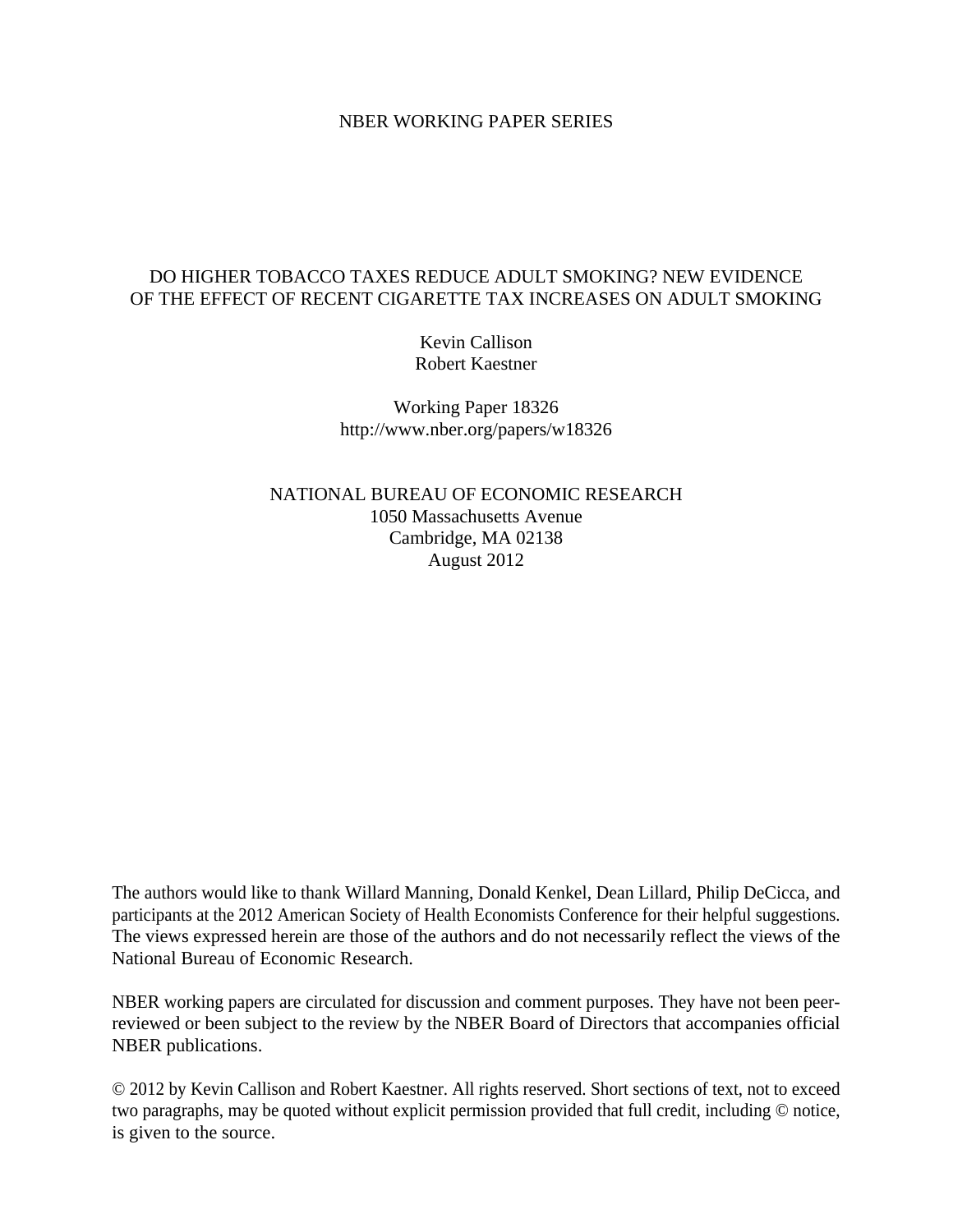Do Higher Tobacco Taxes Reduce Adult Smoking? New Evidence of the Effect of Recent Cigarette Tax Increases on Adult Smoking Kevin Callison and Robert Kaestner NBER Working Paper No. 18326 August 2012 JEL No. I12,I18

# **ABSTRACT**

There is a general consensus among policymakers that raising tobacco taxes reduces cigarette consumption. However, evidence that tobacco taxes reduce adult smoking is relatively sparse. In this paper, we extend the literature in two ways: using data from the Current Population Survey Tobacco Use Supplements we focus on recent, large tax changes, which provide the best opportunity to empirically observe a response in cigarette consumption, and employ a novel paired difference-in-differences technique to estimate the association between tax increases and cigarette consumption. Estimates indicate that, for adults, the association between cigarette taxes and either smoking participation or smoking intensity is negative, small and not usually statistically significant. Our evidence suggests that increases in cigarette taxes are associated with small decreases in cigarette consumption and that it will take sizable tax increases, on the order of 100%, to decrease adult smoking by as much as 5%.

Kevin Callison Department of Economics University of Illinois at Chicago 601 S. Morgan St. UH725 M/C 144 Chicago, IL 60607 kcalli2@nber.org

Robert Kaestner Institute of Government and Public Affairs University of Illinois 815 West Van Buren Street, Suite 525 Chicago, IL 60607 and NBER kaestner.robert@gmail.com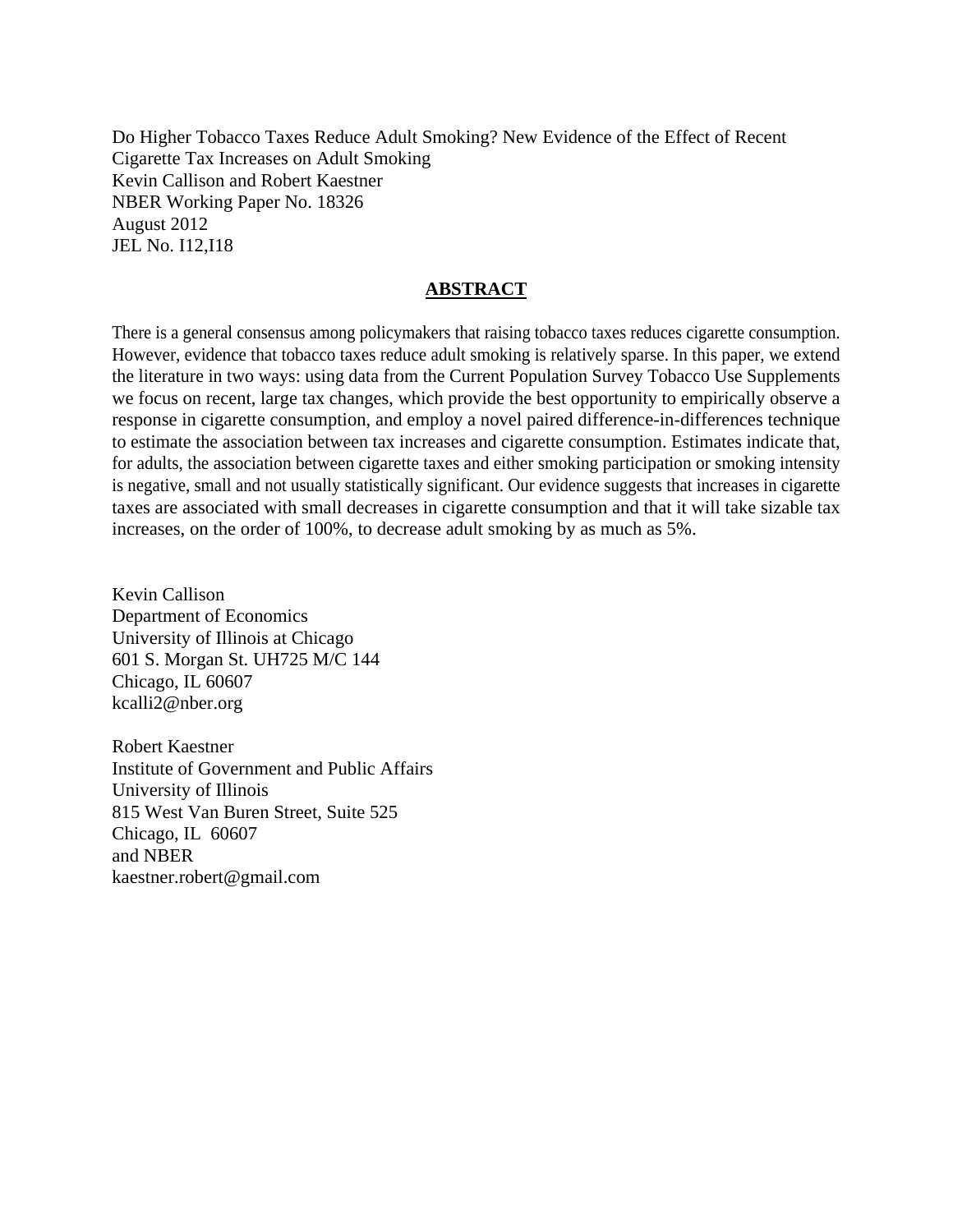#### **Introduction**

 There is a general consensus among policymakers that raising tobacco taxes reduces cigarette consumption.<sup>1</sup> However, evidence that tobacco taxes reduce adult smoking is relatively sparse (Gallet and List 2003). For example, casual inspection of trends in tobacco taxes and tobacco use does not suggest a strong inverse relationship between taxes and consumption. As shown in Figure 1, tobacco taxes remained relatively constant in real terms between 1983 and 1990, but tobacco use declined continuously during this period. From 1990 to 1998, tobacco taxes increased by approximately 20%, but tobacco use continued to decline at about the same rate as between 1983 and 1990. Finally, from 1998 to 2008 tobacco taxes nearly doubled and there were over 100 increases in state tobacco taxes, yet tobacco use remained on its long run trend toward less use with no noticeable break as taxes began to increase significantly. More sophisticated empirical evidence, which we review below, also does not provide strong support for the hypothesis that increases in tobacco taxes reduce adult cigarette consumption.

The paucity of evidence regarding the association between tobacco taxes and adult cigarette consumption is inconsistent with the widespread support for taxes as a way to reduce smoking. While support for tobacco taxes also stems from government preferences for raising revenue outside the traditional methods of sales, income and property taxes, the primary political justification for higher tobacco taxes is the public health argument that assumes that higher taxes will reduce smoking (Hines 2007, DeCicca et al. 2010a). Given this justification, we believe it is important to revisit the issue of whether higher tobacco taxes reduce smoking, particularly for adults because there is limited evidence for this group. In addition, revisiting the issue is warranted because the effect of tax increases is expected to differ today from past experience since tobacco taxes are quite high and the current pool of smokers is likely to be dominated by those who have strong preferences for smoking. Thus, previous estimates of the effect of tax increases may not be relevant to current tax changes. Finally, while there are strong theoretical reasons to expect that tobacco taxes reduce smoking, there are also mechanisms by which smoking may be relatively unaffected by taxes. For example, brand loyalty provides some amount of

 $\overline{a}$ 

<sup>&</sup>lt;sup>1</sup>For reviews see Chaloupka and Warner (2000) and Gallet and List (2003).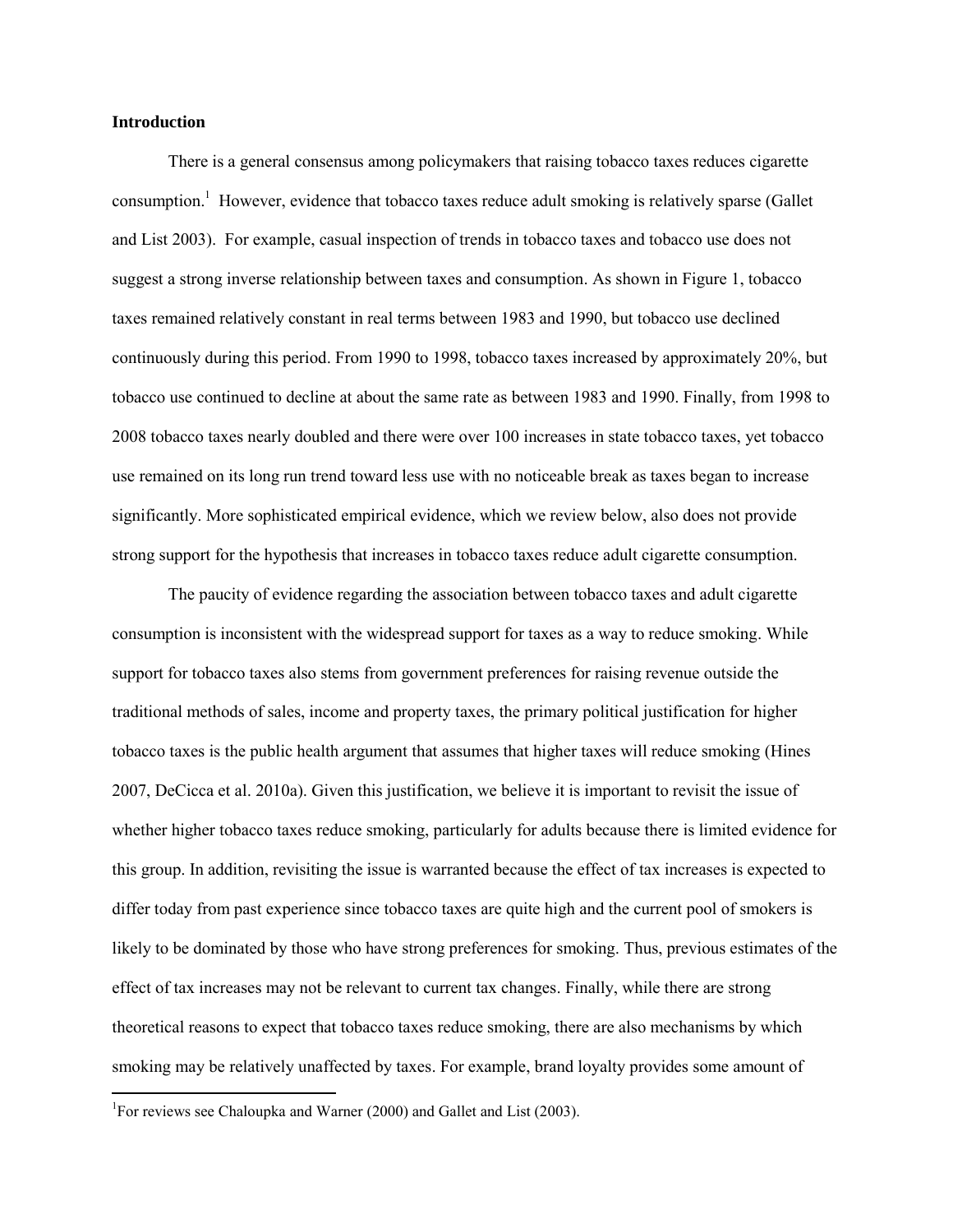market power to firms, and changes in taxes may not have large effects on retail cigarette prices (DeCicca et al. 2010b). Consumers can also shift brands (price points) and seek new, cheaper purchasing outlets including purchases on the black market (e.g., interstate smuggling) to offset some of the effects of taxes (Hyland et al. 2005, Stehr 2005, DeCicca et al. 2010a, Merriman 2010).

In this paper, we use data from the Current Population Survey Tobacco Use Supplements to study the effect of recent, large changes in tobacco taxes on both the propensity to smoke and the number of cigarettes smoked (i.e., smoking intensity). We follow previous researchers and obtain estimates of the association between state tobacco taxes and smoking using a standard approach that controls for state and year fixed effects. Using this method, we found that for adult smokers ages 18 to 74, a 10% tax increase is associated with between a 0.3% to a 0.6% decrease in smoking participation and a 0.3% to a 0.4% decrease in smoking intensity. More surprisingly, given past research suggesting that youth smoking is more sensitive to taxes and prices, we find very little difference by age in the association between cigarette taxes and cigarette consumption. A 10% increase in state cigarette tax is associated with: between a 0.3% to a 0.7% decrease in smoking participation for those ages 18 to 34; between a 0.2% to a 0.4% decrease in smoking participation for those ages 35 to 54; and between a 0.3% to a 0.6% decrease in smoking participation for those ages 55 to 74. Similarly a 10% increase in state cigarette tax is associated with: between a 0.3% and a 0.5% decrease in smoking intensity for those ages 18 to 34; a 0.3% decrease in smoking intensity for those ages 35 to 54; and between a 0.3% and a 0.4% decrease in smoking intensity for those ages 55 to 74. Finally, standard errors of estimates are of a magnitude that rule out cigarette tax elasticities with respect to smoking participation (intensity) among adults greater (more negative) than -0.12 (-0.13).

We also obtained estimates of associations between tobacco taxes and cigarette consumption using a novel difference-in-differences (DiD) empirical strategy that relies on comparing matched treatment and control states (i.e., those states that increased their cigarette excise tax and those that did not) before and after instances of tax increases in the treatment states. The use of a DiD approach allows us to explicitly test the identifying assumption of our research design, which is not possible with the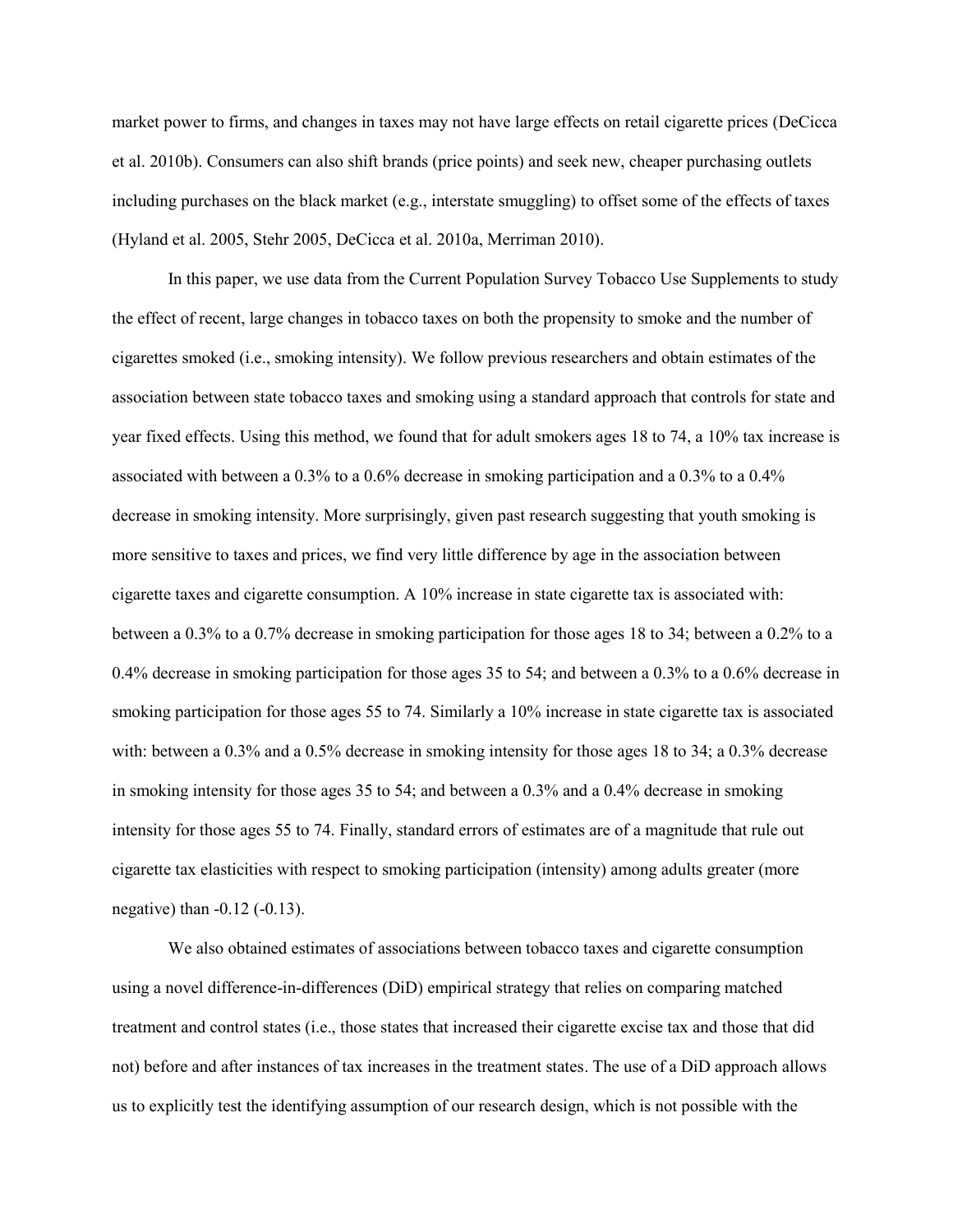standard, state and year fixed effects method. Estimates obtained using this approach are similar to estimates obtained using the standard approach; for those ages 18 to 74, a 10% increase in cigarette taxes is associated with a -0.2% change in both smoking participation and smoking intensity. Tests of the validity of the identifying assumption underlying the DiD research design suggest that it is a valid approach, although small spurious tax elasticities of smoking intensity of approximately -0.1 could not be ruled out. Considering all the evidence, we conclude that there is insufficient justification for the widespread belief that raising cigarette taxes will significantly reduce cigarette consumption among adults, even young adults. Our evidence suggests that, at best, increases in cigarette taxes will be associated with a small decrease in cigarette consumption and that it will take very sizable tax increases, on the order of 100%, to decrease smoking by as much as 5%.

#### **Previous Research on the Association between Adult Smoking and Tobacco Taxes and Prices**

Traditionally, researchers have focused attention on teens when examining the association between cigarette taxes and smoking, and most studies report evidence that teens reduce consumption when prices (taxes) are increased and that the price responsiveness of teens is greater than that for adults (Gallet and List 2003). However, estimates reported in the literature pertaining to adults are quite varied and there is a relative lack of study of the association between taxes (prices) and adult smoking. Here we review several, often cited studies of the association between cigarette taxes (prices) and adult smoking.

Using data from the 1976 National Health Interview Survey (NHIS), Lewit and Coate (1982) found that younger smokers were more price responsive than older smokers and that the bulk of the effect of price increases worked through the decision to smoke. The authors reported a smoking participation price elasticity estimate for adults ages 35 and over of -0.15 and a smoking intensity elasticity of -0.07. With data from the same survey, Evans and Farrelly (1998) and Farrelly et al. (2001) estimated smoking participation and smoking intensity tax elasticities for a variety of years from 1976 to 1993. Like Lewit and Coate, they found that younger smokers were more responsive to changes in cigarette prices (through taxes), but reported no association between taxes and participation for adults over the age of 40.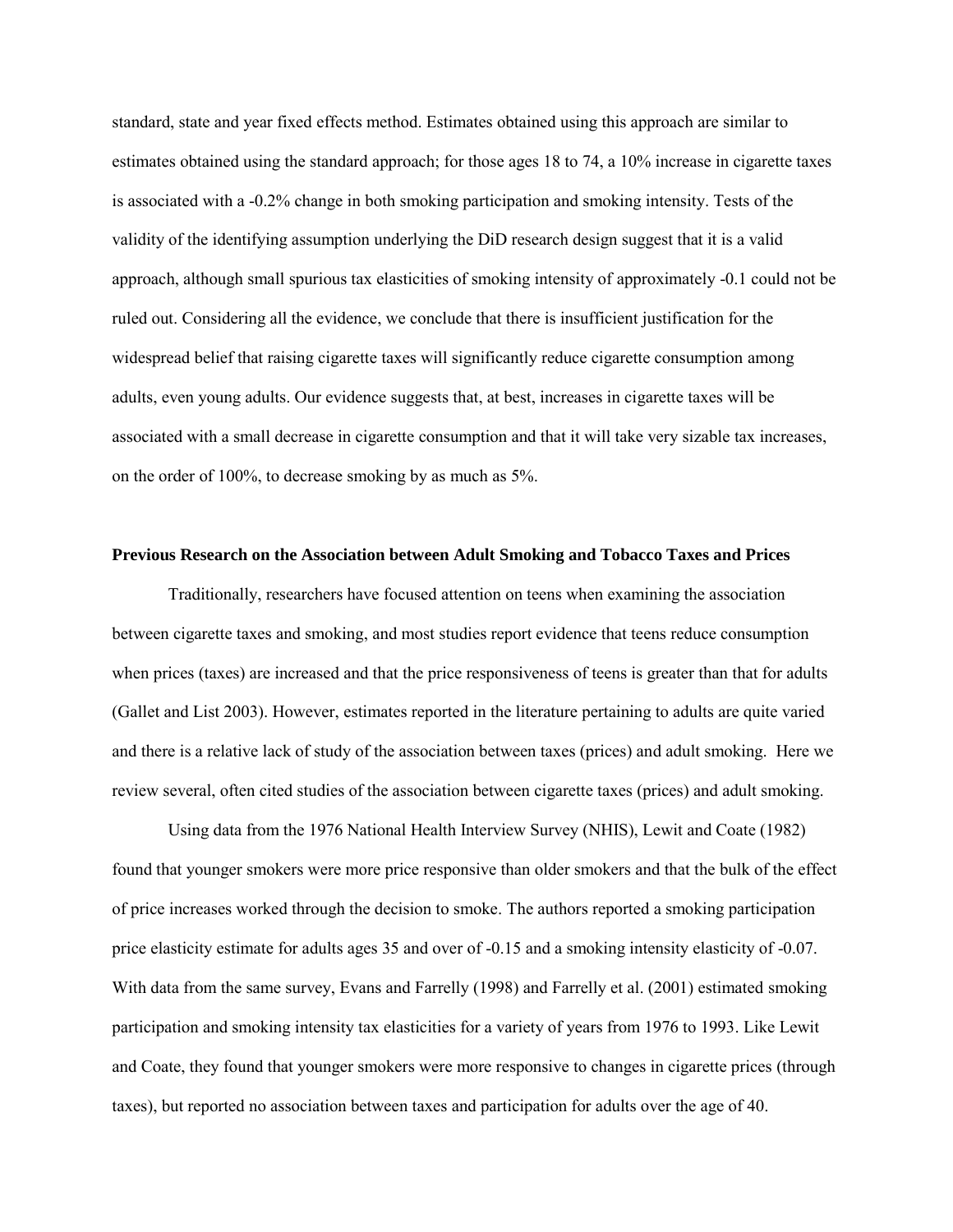Wasserman et al. (1991) used data from seven waves of the NHIS from 1970 to 1985 and found that both the smoking participation and smoking intensity price elasticities for adults varied substantially over time. Participation price elasticities for adults ranged from 0.06 in 1970 to -0.17 in 1985. Similarly, smoking intensity price elasticities for adults ranged from 0.01 in 1970 to -0.09 in 1985.

Ohsfeldt et al. (1998) used data from the Current Population Survey Tobacco Use Supplements (CPS-TUS) for September 1992, January 1993, and May 1993 to estimate the association between cigarette taxes and cigarette consumption for males. Participation tax elasticity estimates for teens and young adults ranged from -0.15 to -0.22. However, for adults ages 45 and over the participation elasticity was estimated to be -0.07. Using nine waves of the CPS-TUS from 1992 to 1999 Tauras (2006) reported participation price elasticity estimates for adults ages 18 and older of -0.12 and intensity elasticity estimates of -0.07. Finally, DeCicca and McLeod (2008) used data from the Behavioral Risk Factor Surveillance System (BRFSS) to estimate the association between cigarette tax increases in the post-2001 period, which were generally larger than previous tax increases, and smoking participation among adults ages 45-59 and 45-64. The authors reported participation elasticities centered on -0.3 for 45-59 year olds and -0.2 for 45-64 year olds. These estimates are substantially larger than those reported by Ohsfeldt et al. (1998) and an order of magnitude larger than those reported by Farrelly et al. (2001).

In sum, a relatively small number of studies have examined the association between tobacco taxes (prices) and adult smoking and these studies have not produced a consensus finding. In their review of studies estimating adult responsiveness to changes in cigarette prices, Gallet and List (2003) reported a median price elasticity for adults ages 24 and older of -0.32 with individual estimates varying widely. In the studies just reviewed, adult smoking participation price elasticities ranged from -0.74 to 0.06 while price elasticities of adult smoking intensity ranged from -0.28 to 0.01. In addition, with the exception of DeCicca and McLeod (2008), no study has utilized recent increases in state cigarette excise taxes to examine the association between taxes and adult smokers. In this paper, we extend the literature by examining the association between tobacco taxes and adult smoking, which is under studied, using recent, large tax changes and a novel, paired difference-in-differences research design.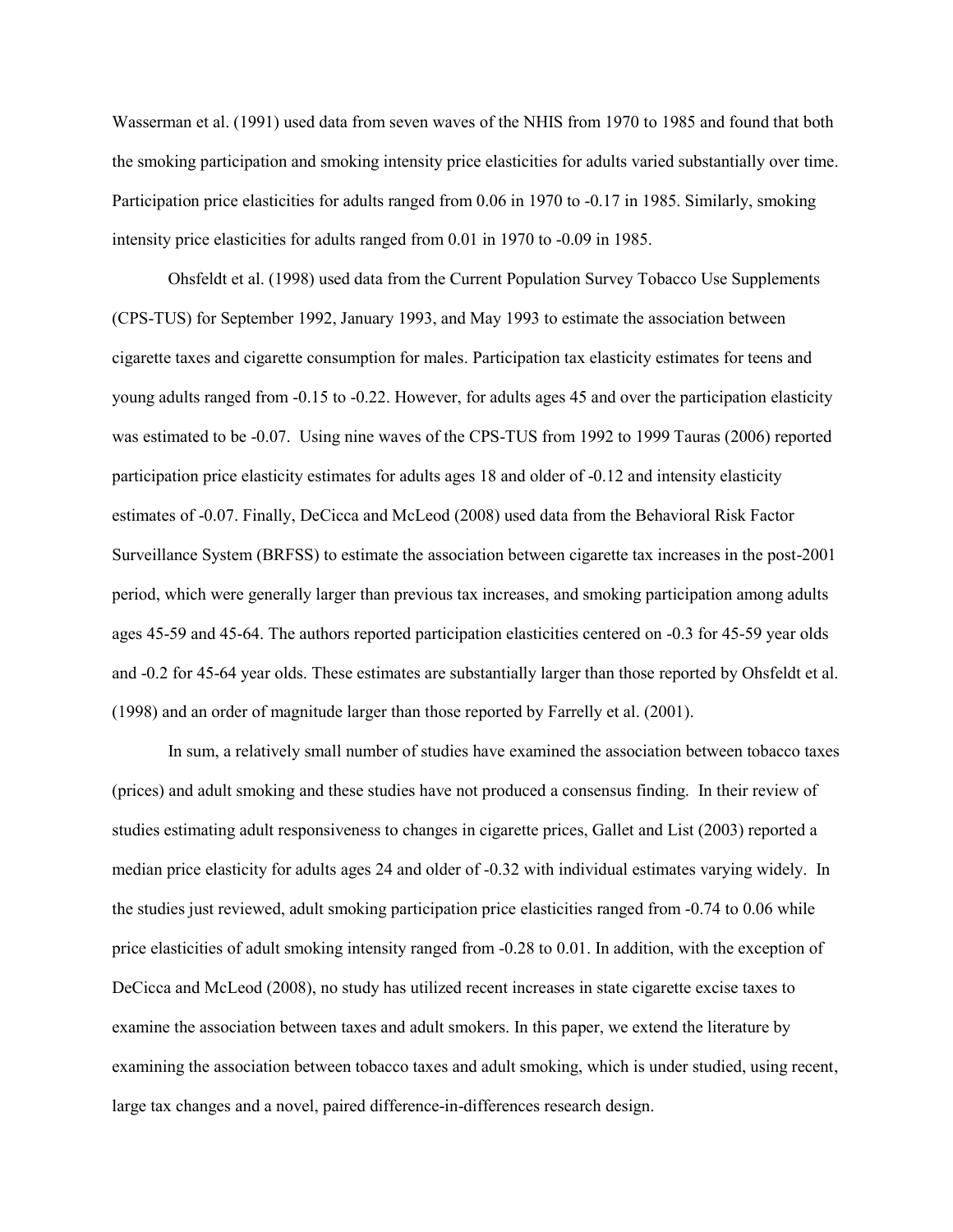**Data** 

 We use data from fifteen waves of the Current Population Survey Tobacco Use Supplement (CPS-TUS), which is a survey of tobacco use sponsored by the National Cancer Institute spanning the years 1995 to 2007.<sup>2</sup> The CPS-TUS asks several questions regarding tobacco usage including whether the respondent was an everyday or someday smoker. In addition, if the respondent is classified as an everyday smoker, the survey asks for the average number of cigarettes smoked each day.<sup>3</sup> We define smokers to be everyday smokers and consider someday smokers to be non-smokers in order to maintain consistency in our estimates of smoking intensity.<sup>4</sup> We construct two dependent variables. The first is a measure of smoking propensity and is a binary variable equal to one if the respondent is an everyday smoker and zero otherwise. The second dependent variable is a measure of smoking intensity and is equal to the average number of cigarettes smoked daily (this variable equals zero if the respondent is a nonsmoker).

The CPS-TUS also contains demographic information including age, sex, race, education, marital status, employment status, and family income, which are used in the analyses. We limit the sample to adults ages 18 to 74. Descriptive statistics for the sample can be found in Table 1.

#### *State Cigarette Excise Taxes*

 $\overline{a}$ 

 Increasing state cigarette excise tax rates has been viewed as an effective and politically popular method for states to raise revenues in order to meet their fiscal responsibilities (Campaign for Tobacco Free Kids State Tax Report 2010). Notably, recent increases in state cigarette taxes have been large in both absolute and relative terms, and provide greater variation, relative to earlier tax increases, to study

<sup>&</sup>lt;sup>2</sup> TUS data used in the analyses are from the following waves of the CPS: September 1995, January and May 1996, September 1998, January and May 1999, June 2001 and November 2001, February 2002, February, June, and November 2003, May and August 2006, and January 2007. January and May 2000 are omitted because they lack data on smoking intensity.

<sup>&</sup>lt;sup>3</sup> There are a small number of respondents who report everyday smoking status, but are missing smoking frequency. These respondents are included in our analyses of smoking participation, but excluded from intensity analyses.

<sup>&</sup>lt;sup>4</sup> Alternatively, we conducted the analyses defining both everyday and someday smokers as smokers. Results using this definition of smoking are reported in Appendix Tables 2 and 3. While the magnitudes of the results are somewhat altered, the conclusions are similar.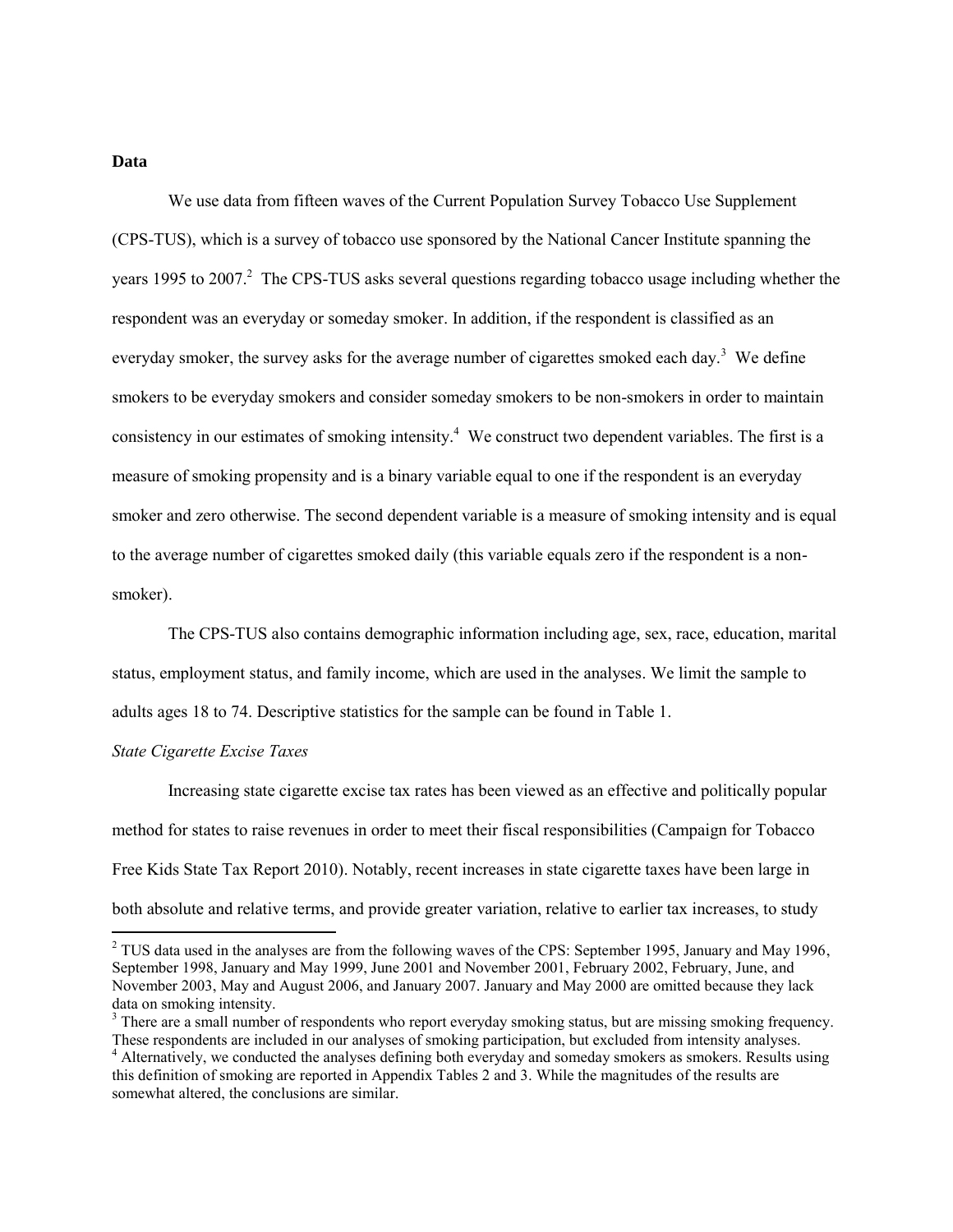the association between taxes and smoking (DeCicca and McLeod 2008). For example, the weighted average, combined federal and state tax rate more than doubled from 1980 to 2009 (see Figure 1), and most of this was due to changes in state taxes. Similarly, average tax increases over all states from 2005 to 2009 have been greater than \$0.30 per pack (in 1990 dollars); nearly double the average increases in the previous five year period (see Figure 2). Our empirical strategy, detailed in the following section, utilizes these large increases in order to identify the association between cigarette taxes and smoking participation and smoking intensity. We obtain data on state cigarette tax changes from *The Tax Burden on Tobacco*, an annual compilation detailing tobacco taxes and tobacco revenue published by the consulting firm Orzechowski and Walker.

## **Empirical Strategy**

#### *State and Year Fixed Effects*

Our initial empirical approach follows previous studies by estimating a logistic regression model of the association between state cigarette excise taxes and smoking propensity that includes state and year fixed effects along with indicators of state anti-smoking policies. Specifically, we estimate the following model:

(1) 
$$
P(Smoke = 1)_{ijt} = G(\beta_0 + \beta_1 Tax_{jt} + \beta_2 X_{ijt} + \beta_3 rest_{jt} + \beta_4 wksite_{jt} + \delta_j + \gamma_t)
$$

 $j=1,...,J$  (states)

 $\overline{a}$ 

 $t=1,...,T$  (CPS-TUS waves)

In equation (1), the dependent variable is equal to one if the respondent is an everyday smoker and zero otherwise; *Tax* is the real, state cigarette excise tax in 1995 dollars; *X* is a vector of demographic variables that includes age, age squared, sex, race, education, employment status, marital status, and family income; *rest* is a variable equal to one if state *j* has a restaurant smoking ban in effect and zero otherwise; *wksite* is a variable equal to one if state *j* has a work site smoking ban in effect and zero otherwise<sup>5</sup>; *δ* and *γ* are state and TUS-wave fixed effects respectively; and *G*[.] is the logistic function. The coefficient of

 $<sup>5</sup>$  We thank Phil DeCicca for providing us the data on state smoking policies.</sup>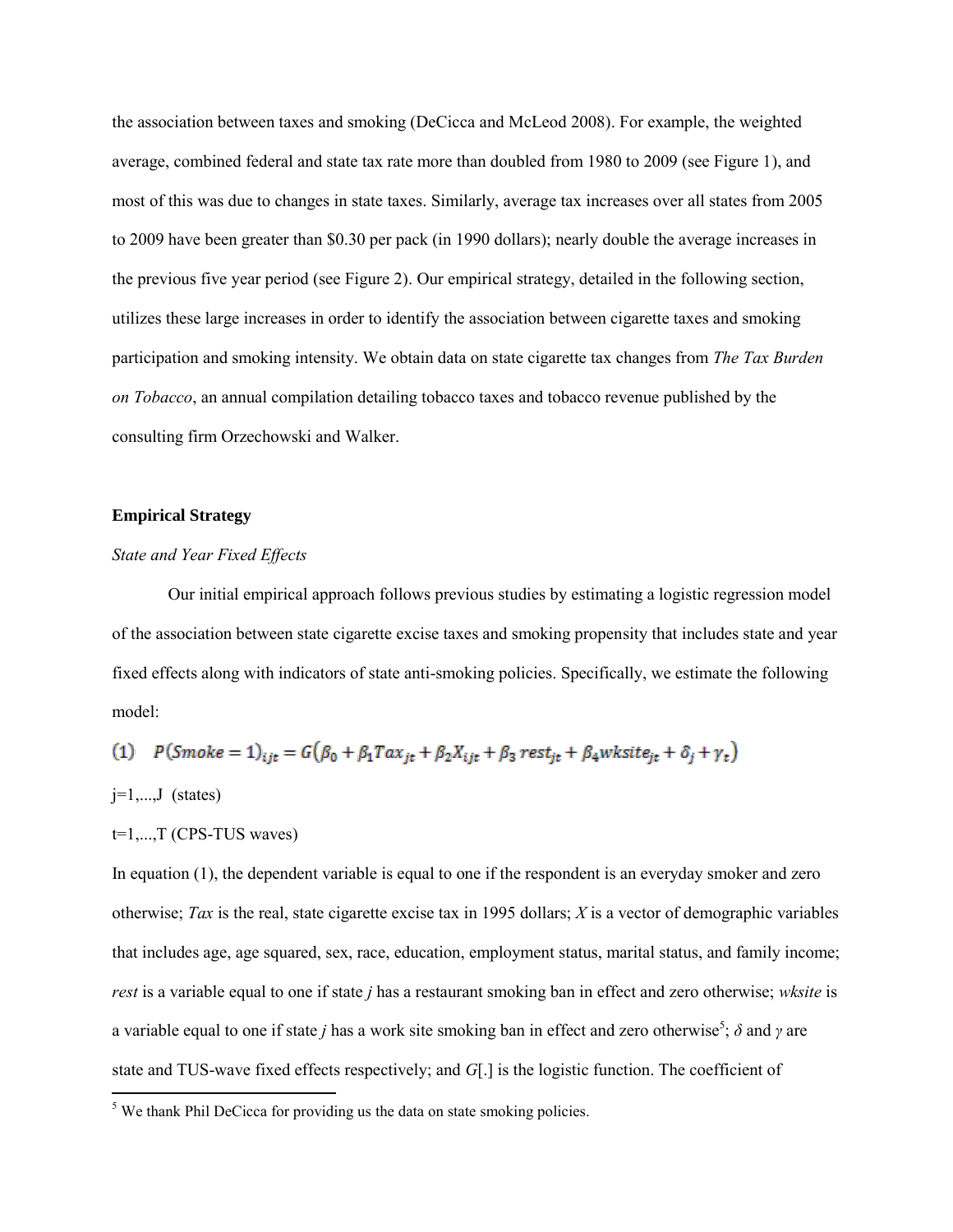interest,  $\beta_1$ , is an estimate of the association between real state cigarette excise taxes and smoking propensity.<sup>6</sup>

Next, we obtain estimates of the association between state cigarette excise taxes and average daily cigarette consumption (i.e., smoking intensity) using a generalized linear model (GLM) with loglink and negative binomial distribution. A GLM model of this form is appropriate for the count nature of the data. $7$  The smoking intensity model is as follows:

(2) 
$$
g(Cigs)_{ijt} = \beta_0 + \beta_1 Tax_{jt} + \beta_2X_{ijt} + \beta_3 rest_{jt} + \beta_4 wksite_{jt} + \delta_j + \gamma_t.Cigs \sim NB
$$

 $j=1,...,J$  (states)

 $\overline{a}$ 

 $t=1,...,T$  (CPS-TUS waves)

The dependent variable in equation (2) is the average number of daily cigarettes consumed; *g*[.] is a loglink function; and *NB* signifies that smoking intensity is modeled using a negative binomial distribution. The independent variables in equation (2) are defined similarly to those in equation (1) while the coefficient of interest is again  $\beta_1$ .<sup>8</sup>

#### *Paired Difference-in-Differences*

The standard state and time fixed effects approach uses all states that do not change taxes as controls for states that do change taxes, as well as the same states that change taxes, but in different periods. As Abadie et al. (2007) show in a similar context (tobacco control policy), not all states are likely to be good controls for states that change taxes. One approach to address this issue is to limit comparison states to those that are arguably more appropriate. Accordingly, we focus on a "large change sample" composed of 19 states enacting 22 of the largest tax increases during the period covered by our data (see Appendix Table 1 for the large change sample composition).<sup>9</sup> The decision to focus on large tax increases

<sup>&</sup>lt;sup>6</sup> We estimated models using CPS-TUS sample weights with results nearly identical to the un-weighted estimates reported below.

 $7$  We conducted a modified Park test as suggested by Manning and Mullahy (2001) which recommended a gamma class model. Additionally, when choosing a distribution, the Akaike Information Criterion (AIC) was lowest for the negative binomial model though simple OLS models resulted in largely similar findings.

 $8$  We use the same symbols in equations (1) and (2) to conserve on notation.

 $9$  We use the 22 state tax increases greater than \$0.55 for which we are able to identify appropriate treatment and control states. Specifically, we have no post-period data for the \$1.00 increases implemented by South Dakota and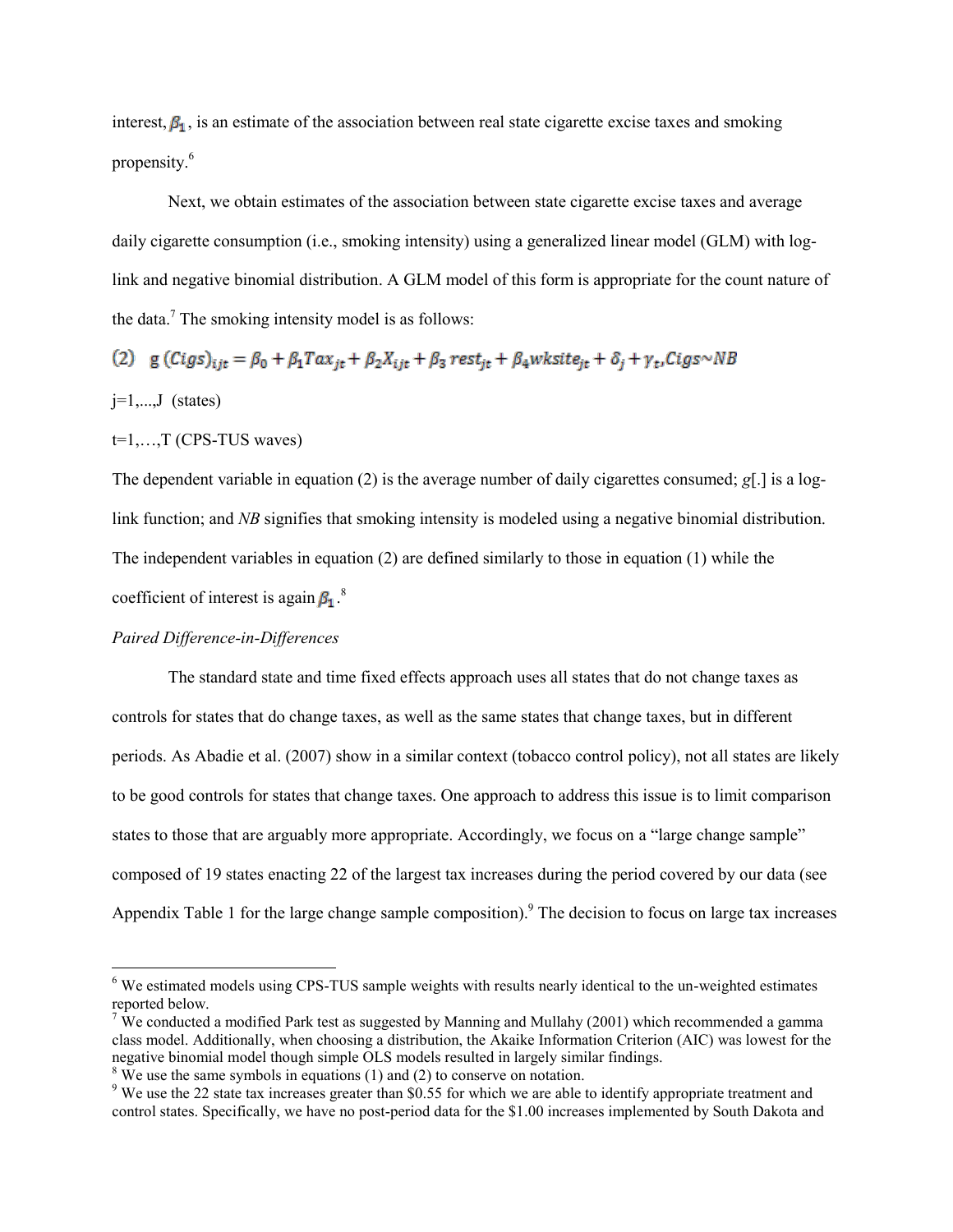is motivated by the argument that changes in consumption should be largest for the largest tax increases (DeCicca and McLeod 2008).

To select control states for our sample of large tax increase states (i.e., treatment states), we used two sampled t-tests to compare differences in mean smoking rates in the CPS-TUS wave prior to the tax increase. States with statistically similar rates of smoking in the pre-period that had no corresponding change in cigarette tax were paired with the treatment state enacting the tax increase. As an example, Oklahoma's state cigarette excise tax was raised from \$0.23 to \$1.03 on January 1, 2005. The CPS-TUS waves immediately preceding (November 2003) and following (May 2006) January 1, 2005 were chosen as the pre- and post-increase periods respectively. Six states (Kentucky, Missouri, Indiana, Kansas, Tennessee, and West Virginia) had rates of smoking participation and smoking intensity statistically similar to Oklahoma's in the pre-period; however, from November 2003 to May 2006, Kentucky also enacted a cigarette tax increase and therefore was excluded from the group of control states. This process was repeated for all 22 instances of tax increases in the "large change sample" resulting in an average of 11.7 states qualifying as control states for each large tax increase treatment state.

We then used data from the pre- and post-tax increase waves of the CPS-TUS to estimate the following models:

(3) 
$$
P(smoke = 1)_{ijt} = G(\alpha_0 + \alpha_1 Tax_{jt} + \alpha_2X_{ijt} + \alpha_3rest_{jt} + \alpha_4wksite_{jt} + \sum_{jk}\pi_{jk}State_{jk} + \sum_{tk}\rho_{tk}Post_{tk} + \sum_{tk}\sigma_{tk}Group_{tk})
$$

(4) 
$$
g(cigs)_{ijt} = \alpha_0 + \alpha_1 Tax_{jt} + a_2X_{ijt} + \alpha_3rest_{jt} + \alpha_4wksite_{jt} + \sum_{jk}\pi_{jk}State_{jk} +
$$

$$
\Sigma_{tk}\rho_{tk}Post_{tk} + \Sigma_{tk}\sigma_{tk}Group_{tk}, Cigs\sim NB
$$

 $j=1,...,J$  (states)

 $\overline{a}$ 

 $t=1,...,T$  (CPS-TUS waves)

k=1,…,22 (treatment/control groupings)

Texas on January 1, 2007. Similarly, we were unable to identify appropriate control states for Alaska. Note that DeCicca and McLeod (2008) used all tax changes between 2000 and 2005 and did not limit the analysis to large increases, although during this period many increases were relatively large.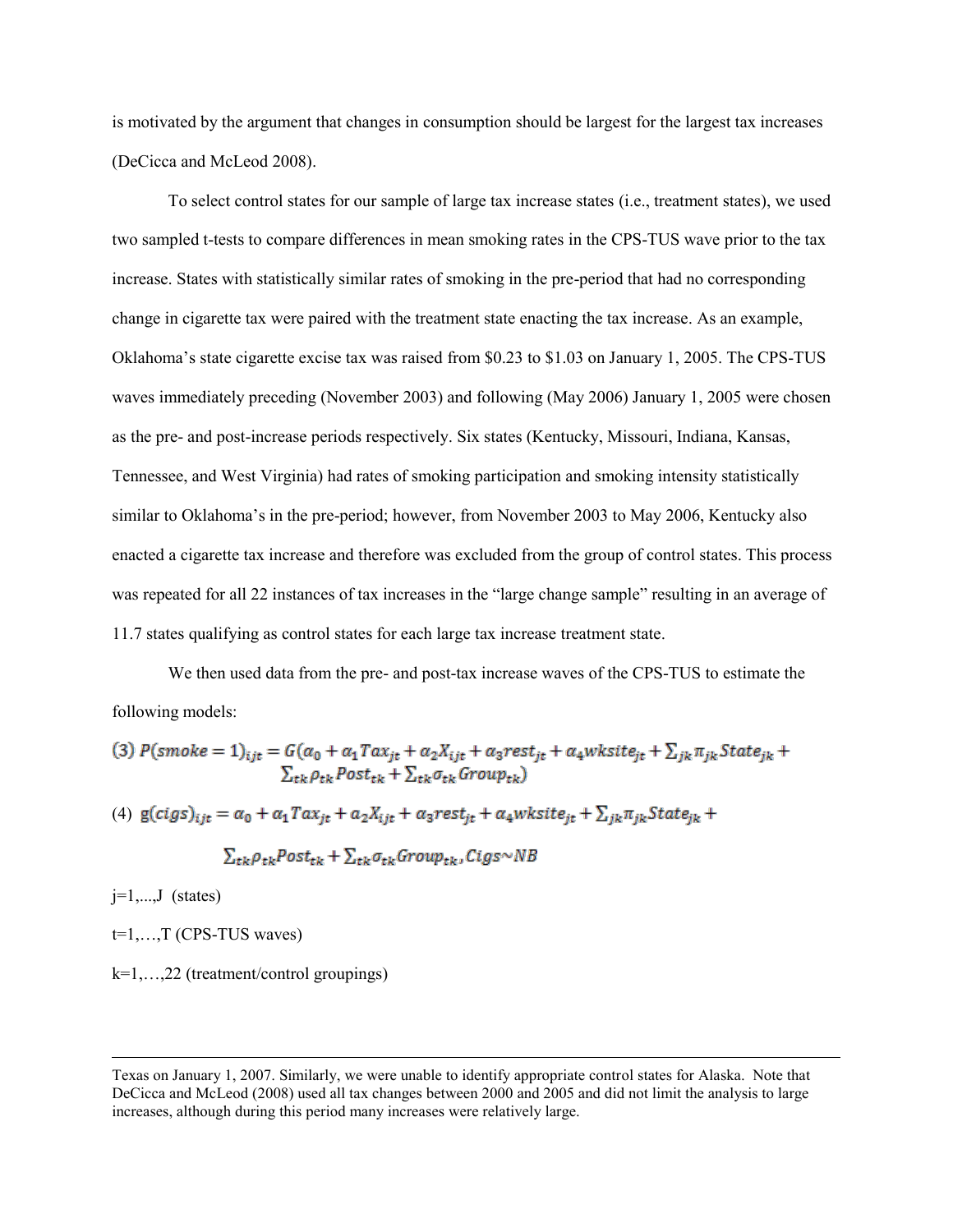The dependent variables in equations (3) and (4) are the same as those used in equations (1) and (2); *smoke* is an indicator for everyday smoking status and *cigs* is the average number of daily cigarettes consumed. *Tax* is the real state cigarette tax in 1995 dollars in both the pre- and post-tax increase periods (note that this is unchanged for the control state); *X* is the same vector of demographic variables used in equations (1) and (2); *State* is an indicator for state *j* in treatment/control group *k*; *Post* is an indicator for the post-tax increase period for treatment/control group *k*; and *Group* is an indicator for the state (treatment and controls) and time (pre- and post-tax increase) grouping. Note that there is only one preand post-tax change period for each of the 22 large tax changes analyzed.

 To further illustrate the paired DiD strategy, consider the aforementioned tax increase in Oklahoma on January 1, 2005. In this case, we would use CPS-TUS data from the pre- (November 2003) and post-tax (May 2006) periods and estimate models analogous to equations (3) and (4). Here, *State* is an indicator for each state in the grouping, *Post* is equal to one if the TUS-wave is May 2006, and *Group* is equal to one if the state is Oklahoma or one of the control states matched with Oklahoma and the TUSwave is either November 2003 or May 2006.<sup>10</sup> The coefficient estimate of the *Tax* variable is identified through state variation resulting from Oklahoma's increasing cigarette tax rate and the control states' tax rates remaining constant. Essentially, this paired DiD approach pools 22 separate DiD analyses using the 22 tax increases in the large change sample and a set of treatment and control states for each tax change. *Placebo Analysis* 

To test the validity of the paired, difference-in-differences research design, we created a placebo experiment in which we chose the same treatment/control groupings, but in periods when there were no tax changes for either the treatment state or control states. We then randomly assigned a \$0.50 tax increase to one of the states in the group and estimated equations (3) and (4). If the paired DiD analysis is valid, then we expect estimates from the placebo experiment to be zero. In fact, the validity of the research design is supported by this placebo analysis; coefficients on (pseudo) tax are statistically insignificant and all placebo estimates are small for both dependent variables. We report these results

 $\overline{a}$ 

<sup>&</sup>lt;sup>10</sup> In this case, in which there is only one tax change, the variable *Group* would drop out.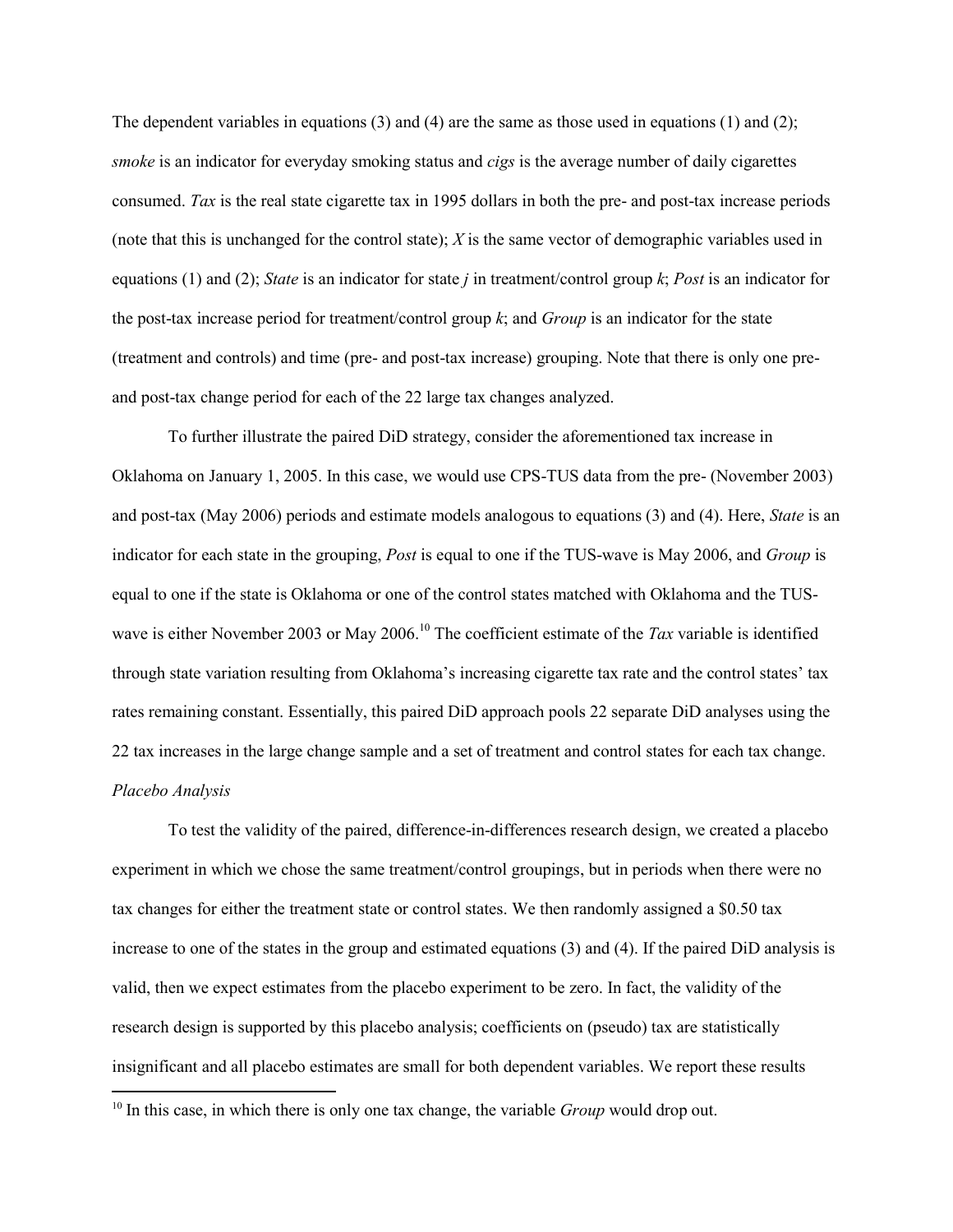below. Notably, no such placebo test is available in the context of the traditional empirical approach of using all states and controlling for state and year effects.

### **Results**

#### *Ages 18 to 74*

Table 2 presents results for the full sample—persons between the ages of 18 and 74. Logit estimates related to the probability of smoking are listed in columns 1 through 4 and GLM estimates related to the average number of cigarettes smoked are listed in columns 5 through 8.

The estimate in column 1 was obtained using the common, two-way fixed effects model that controls for state and TUS-wave effects. The estimate indicates that a \$1 increase in cigarette taxes is associated with a small decrease in the probability of being a daily (everyday) smoker. The marginal effect is -0.007—a 4 percent decrease in smoking propensity. The implied elasticity is -0.026, which is quite small. The fixed effects estimate in column 2 was obtained using a sample that was limited to persons living in one the 19 states that experienced a large tax change and it is similar to the estimate in column 1—a small, negative association between cigarette taxes and smoking participation with an implied elasticity of -0.058. Column 3 lists the estimate of the association between cigarette taxes and smoking participation from the paired, difference-in-difference (DiD) regression model that used a sample of persons in the 19 states that experienced a large tax change and their corresponding control states, but only in the periods just prior to and just after the tax change occurred. The estimate in column 3 is negative, close to zero and not statistically significant—a \$1 increase in cigarette taxes is associated with a 2 percent decrease in smoking participation. The implied elasticity is -0.015. Finally, in column 4, we present the estimate from the placebo experiment. The estimate is virtually zero. The near-zero estimate from the placebo analysis suggests that the paired, DiD research design is valid. Standard errors associated with the paired, DiD estimate in column 3 rule out an elasticity greater (more negative) than - 0.1. Overall, estimates in columns 1 through 4 of Table 2 indicate that increases in cigarette taxes have very little effect on smoking participation for persons ages 18 to 74.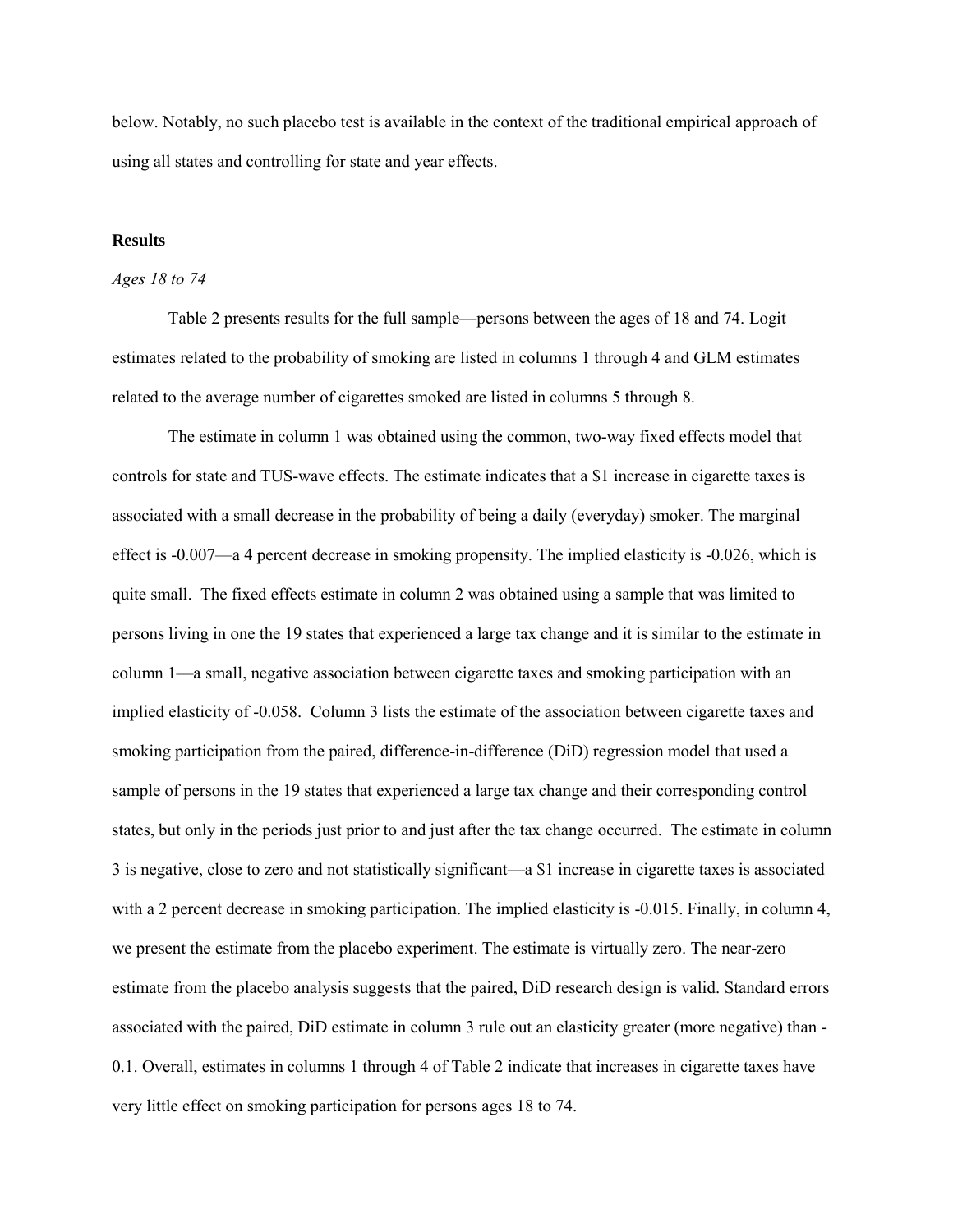Columns 5 through 8 of Table 2 present estimates of associations between cigarette taxes and the average number of cigarettes smoked daily. Estimates in columns 5 through 8 are quite similar and suggest that the association between cigarette taxes and the quantity of cigarettes smoked is negative, though small in magnitude. The implied tax elasticities of cigarette consumption range from -0.019 to - 0.035. Standard errors of the estimates rule out tax elasticities greater (more negative) than -0.13. Point estimates suggest that a 100% increase in cigarette taxes would reduce the average number of cigarettes smoked by between 2 and 4 percent. The DiD estimate in column 8 from the placebo analysis is negative, small and not statistically significant; the implied elasticity is -0.037. Here too the placebo estimate supports the validity of the paired DiD approach.

#### *Estimates by Age Group*

Previous studies suggest that the responsiveness of smoking to changes in taxes and prices is greater for younger persons than older persons. To assess this hypothesis using our data, we divided the sample into three age groups: 18-34, 35-54, and 55-74. We re-estimated all models presented in Table 2 for these age groups. Table 3 presents these estimates.

We begin with the top panel of Table 3, which lists estimates for persons ages 18 to 34. Fixedeffects estimates in columns 1 and 2 and columns 5 and 6 are negative and small with implied tax elasticities between -0.033 and -0.069. Standard errors associated with these estimates rule out tax elasticities greater (more negative) than -0.2. Estimates in columns 3 and 7 from the paired, DiD are small, positive and not statistically significant with elasticities of 0.04 and 0.009 respectively. Again, placebo estimates in columns 4 and 8 suggest that the paired, DiD research design is valid, as estimates are close to zero and not statistically significant indicating tax elasticities of 0.004 and -0.051.

The middle panel of Table 3 presents estimates for the sample of persons ages 35 to 54. Fixed effects estimates in columns 1 and 2 and columns 5 and 6 are negative, small and not statistically significant. Tax elasticities with respect to cigarette participation are between -0.015 and -0.043, and tax elasticities with respect to the average number of daily cigarettes are between -0.027 and -0.031. Estimates in columns 3 and 7 from the paired, DiD are negative, small and not statistically significant;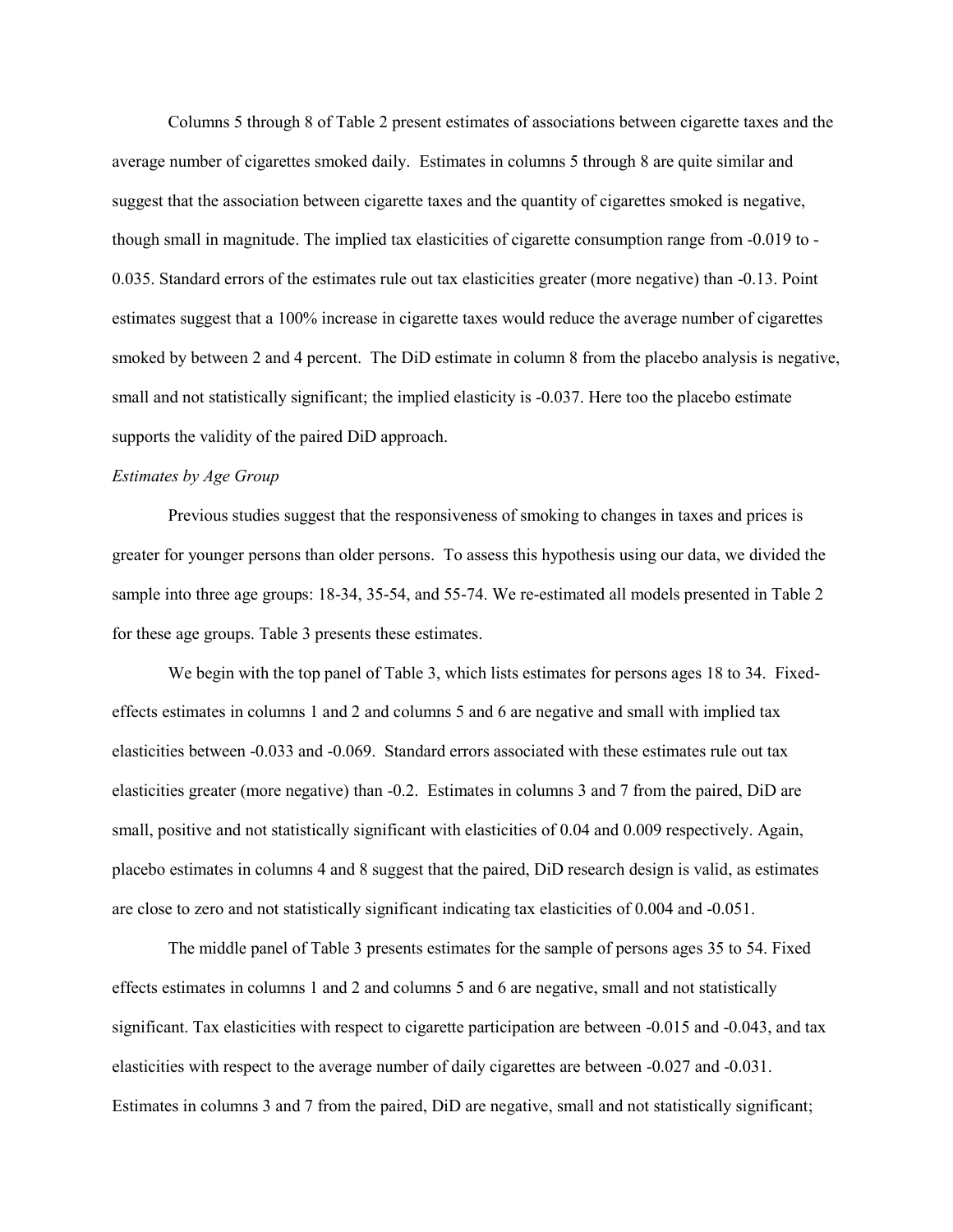elasticities are -0.013 and -0.051. Estimates from the placebo analyses again support the validity of the paired DiD research design with small, statistically insignificant elasticities of -0.004 for smoking participation and -0.067 for smoking intensity.

The bottom panel of Table 3 presents results for the sample ages 55 to 74. Fixed effects estimates (columns 1 and 3 and columns 5 and 6) are small, negative and not always statistically significant with implied tax elasticities of between -0.030 to -0.064. The paired, DiD and placebo estimates are small and not statistically significant with elasticities of 0.008 for smoking participation and -0.023 for smoking intensity. It is notable that estimates in Table 3 provide no evidence to support the hypothesis that smoking behavior is more responsive to taxes (prices) among younger persons than older persons. *Are Tax Elasticities Larger When Border State Taxes are Considered?* 

One of the potential mechanisms for avoiding state cigarette taxes is to cross state borders to purchase cigarettes in states with lower tax rates (Lovenheim 2008). Not accounting for this possibility may be a partial explanation for the small tax elasticities reported in Tables 2 and 3. To assess this hypothesis, we re-estimated the two-way, fixed-effects models allowing the effect of tax to differ by the distance to the nearest state with a lower cigarette tax. For this analysis, the sample is limited to persons living in MSAs because this is the only group for which we could measure the distance to the nearest lowtax state using CPS-TUS data. We follow the method used by DeCicca et al. (2010a) and measure distance from the center of the MSA to the nearest low-tax border using Google Maps.<sup>11</sup> An advantage of this method is that distance is measured by roadway rather than "as the crow flies". This allows for a more accurate measure of the actual travel distance required to purchase cigarettes in a lower tax state. We allowed the tax to have a different effect for persons living 0-60 miles, 61-120 miles, and 120 or more miles from a low-tax state. Estimates from this analysis are reported in Table 4.

In column 1 of Table 4, we report the estimate from the same specification used in column 1 of Table 2 to assess whether changes in sample composition affect our estimates, as the sample used to

 $\overline{a}$ 

 $11$  A number of MSAs in our data cross state lines. To account for this, we use state/MSA pairs rather than MSA alone.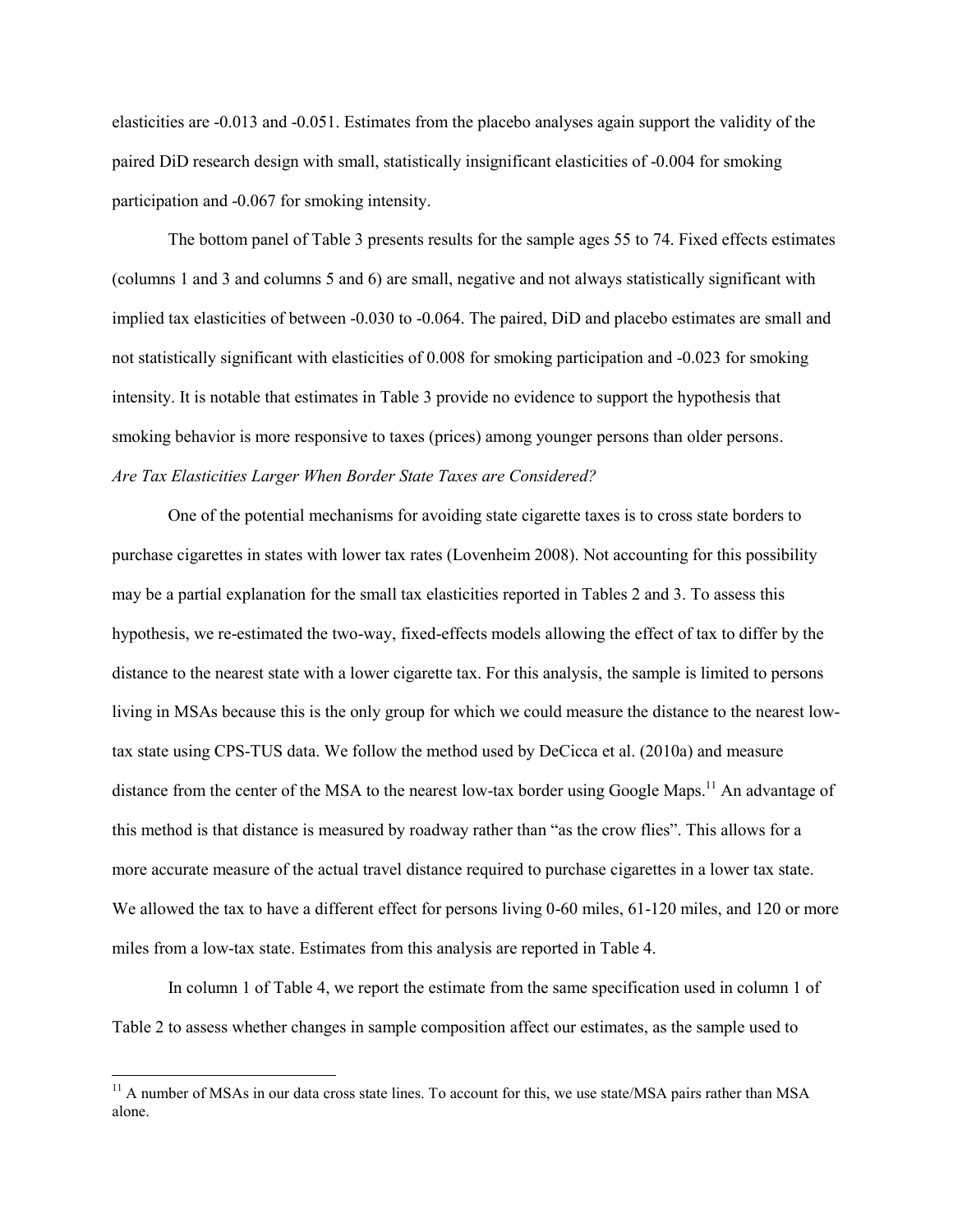obtain estimates in Table 4 includes only those living in MSAs. The estimate (marginal effect) is -0.004 with an implied elasticity of -0.017. These are very similar to estimates in Table 2. Column 2 reports estimates from the expanded specification that allows the effect of tax to differ by distance to the nearest low-tax state. While there is evidence that tax increases have a larger (more negative) effect on smoking participation and smoking intensity in MSAs farther from low-tax state borders, the effect does not appear to be large in magnitude. $12$ 

 Estimates in other columns of Table 4 support a similar conclusion. Estimates in columns 3, 5 and 7 are from models that are identical to those in Table 2, but include only the sample of persons living in MSAs. These estimates are all similar to the analogous estimates in Table 2 indicating that changes in sample composition are unimportant. For MSAs in states included in the "large change sample", estimates of the effect of tax by distance reveal that the effect of tax is slightly larger (more negative) for distances between 61 and 120 miles than for distances between 0 and 60 miles. However, in the "large change sample" MSAs farthest from low-tax states show smaller, not larger, tax effects. In short, there is little evidence that the small elasticities reported in Table 2 are due to bias arising from cross-border cigarette purchases.

#### **Discussion**

 $\overline{a}$ 

The magnitude of the association between state cigarette taxes and smoking is unresolved, especially for older smokers. A review of the literature by Chaloupka and Warner (2000) suggests price elasticities for smoking participation centered on -0.3 to -0.5, though more recent estimates using state and time fixed effects methods find smaller estimates on the order of -0.3 to -0.1. An analysis of 17 price elasticity estimates by Gallet and List (2003) found a median elasticity value of -0.32 for adults ages 24

 $12$  This corresponds to direct evidence from six waves of the CPS-TUS that include a question asking the respondent if their last pack of cigarettes was purchased in a state other than their state of residence. Less than 15% of state/MSA pairs have a proportion of respondents greater than 0.10 reporting an out-of-state purchase of their last pack of cigarettes.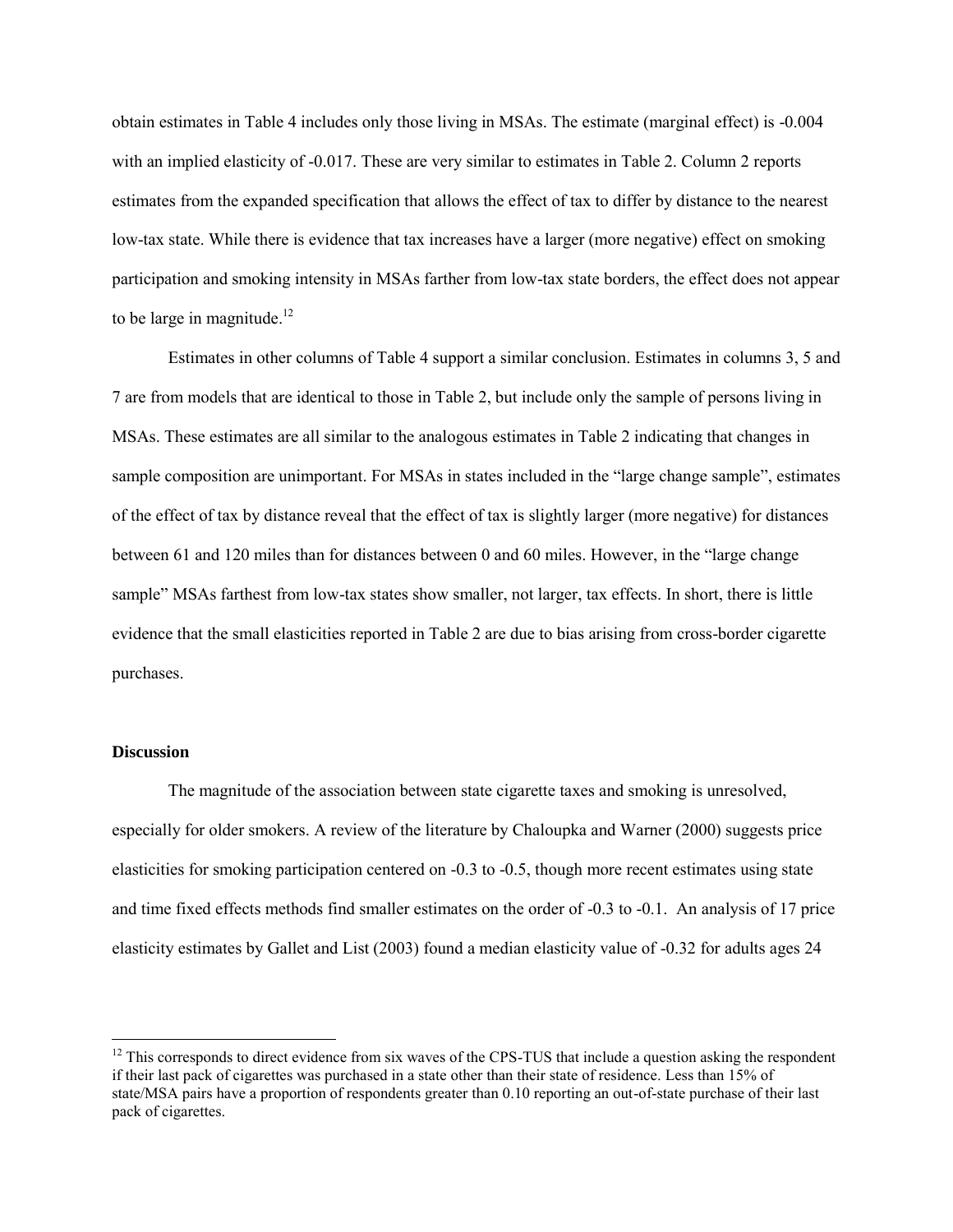and older. Estimates of price elasticities for smoking intensity, though fewer in number, tend to range from -0.25 to -0.15 (Chaloupka and Warner 2000).

In this paper, we revisited the issue of cigarette taxes and adult smoking and extend the literature in two ways. First, we focus on recent, large tax changes, which provide the best opportunity to empirically observe a response in cigarette consumption. Second, we employ a novel methodology, a paired difference-in-differences approach, for which we can test the validity of the research design. We also provide estimates of associations between cigarette taxes and smoking using a standard, two-way fixed effects approach along with separate estimates by age groups (18-34, 35-54, 55-74).

Overall, estimates indicate that the association between cigarette taxes and either smoking participation or the average number of daily cigarettes consumed is negative, small and not usually statistically significant. Tax elasticities with respect to smoking participation and number of cigarettes were typically in the -0.02 to -0.05 range. Importantly, standard errors of estimates rule out cigarette tax elasticities with respect to smoking participation (intensity) among adults greater (more negative) than - 0.12 (-0.13). Additionally, we find little evidence that young adult (ages 18 to 34) smokers are more responsive to tax changes than older adult smokers. For specific age groups, confidence intervals for tax elasticities are larger because of smaller sample sizes, but still relatively small. Standard errors of estimates rule out cigarette tax elasticities with respect to smoking participation (intensity) greater than - 0.21 (-0.22) for those 18 to 34; greater than -0.14 (-0.14) for those 35 to 54; and greater than -0.15 (-0.17) for those 55 to 74.

Finally, estimates from the paired, difference-in-difference approach using the entire sample of adults (ages 18 to 74) are similar to those obtained from the standard fixed-effects design, while placebo analyses suggested that the paired, difference-in-differences approach was valid. However, standard errors of the placebo DiD estimates could not rule out small spurious tax elasticities of the magnitude found in standard two-way fixed effects analyses. This finding is worrisome because it suggests that even under the best conditions, when treatment and comparison states are well matched on pre-tax smoking means, the assumption that trends in smoking are the same for states that increase taxes and states that do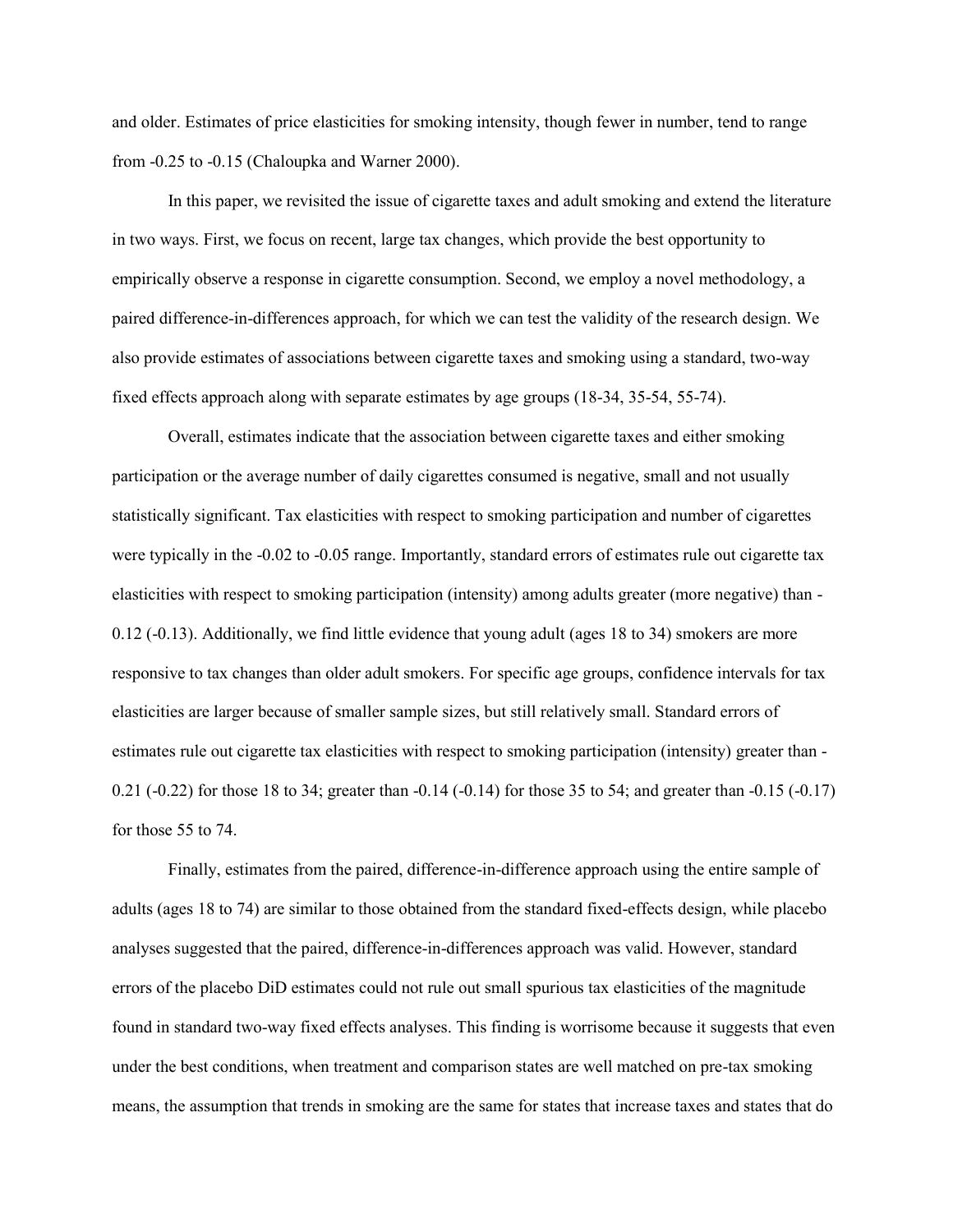not may be invalid. Slightly diverging trends can result in estimates of the effect of taxes on smoking that are small, statistically significant and of the same magnitude as some estimates reported in the literature. In short, given current data and methods (quasi-experimental), it is difficult to detect reliably causal estimates of cigarette tax elasticities with respect to smoking that are smaller (less negative) than -0.10.

To summarize, our analysis of the association between cigarette taxes and adult cigarette use suggests that adult smoking is largely unaffected by taxes. At best, cigarette tax increases may have a small negative association with cigarette consumption, although it is difficult to distinguish the effect from zero, and in practical terms implies that it will take very large tax increases, for example, on the order of 100%, to reduce smoking by 5%. This finding raises questions about claims that, at the current time, tax (price) increases on cigarettes will have an important beneficial health impact through reduced smoking. It may be that in a time (2010) when the median federal and state cigarette tax is approximately \$2.40 per pack, further increases in cigarette taxes will have little effect because the pool of smokers is becoming increasingly concentrated with those with strong preferences for smoking. Alternatively, as cigarette taxes and prices continue to rise, smokers are taking other steps to thwart the impact of the price increase such as switching brands and increasing purchases on the black market. Notably, we rule out border crossing as an important explanation of the small tax elasticities.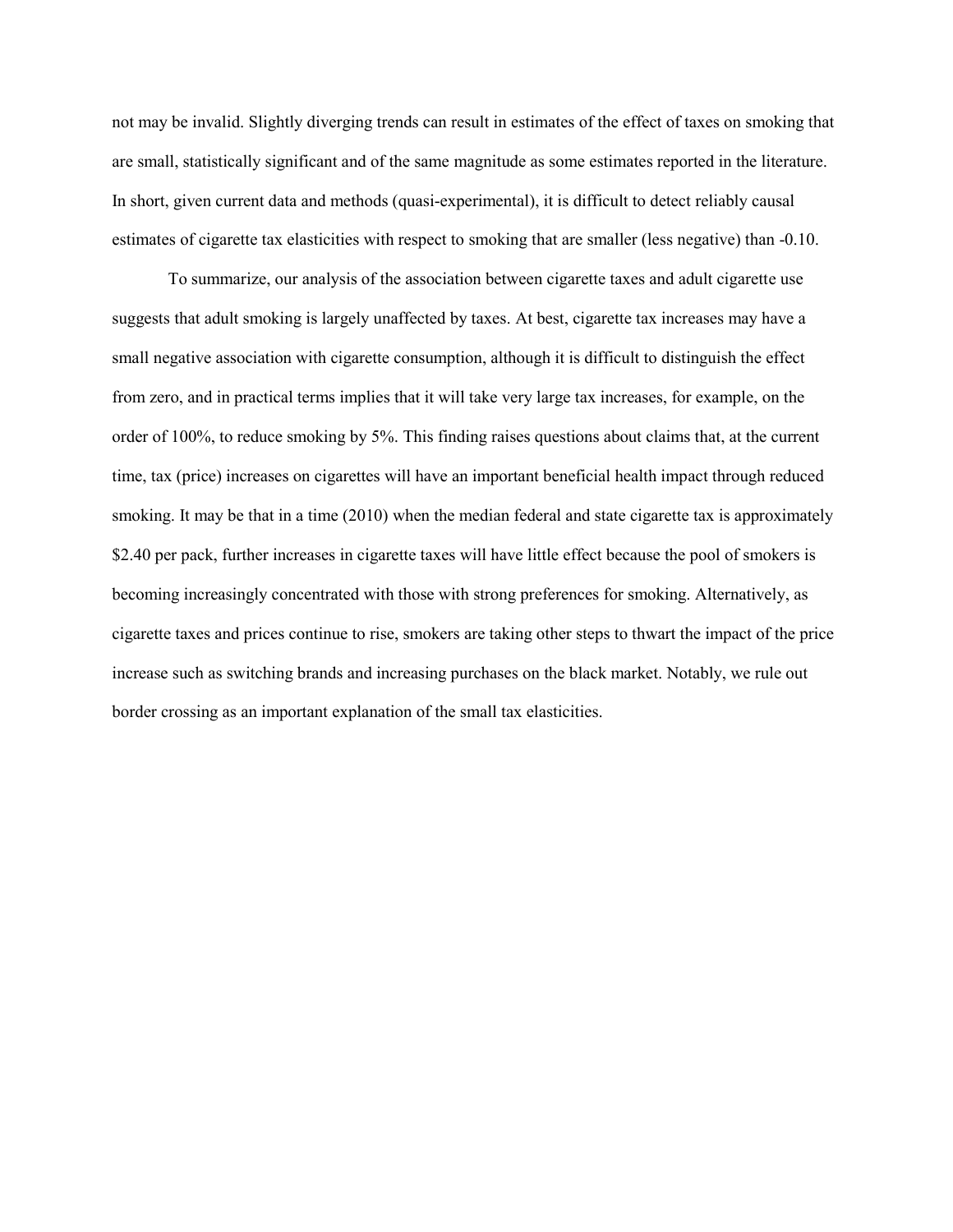#### **References**

- Abadie, A., A. Diamond, and J. Hainmueller. (2007). Synthetic Control Methods for Comparative Case Studies: Estimating the Effect of California's Tobacco Control Program. *NBER Working Paper 12831, National Bureau of Economic Research.*
- Campaign for Tobacco Free Kids. (2010). Tobacco Taxes: A Win-Win-Win for Cash Strapped States. http://rwjf.org/files/research/20100209tobaccotax.pdf. Last accessed 8-03-12.
- Chaloupka, F.J. and K.E. Warner. (2000). The Economics of Smoking. In Culyer and Newhouse (Eds.), *Handbook of Health Economics vol. 1B*, Amsterdam; Elsevier.
- DeCicca, P. and L. McLeod. (2008). Cigarette Taxes and Older Adult Smoking: Evidence from Recent Large Tax Increases. *Journal of Health Economics*, 27(4) 918-929.
- DeCicca, P., D.S. Kenkel, and F. Liu. (2010a). Excise Tax Avoidance: The Case of State Cigarette Taxes. *NBER Working Paper 15941, National Bureau of Economic Research.*
- DeCicca, P. D.S. Kenkel, and F. Liu. (2010b). Who Pays Cigarette Taxes? The Impact of Consumer Price Search. *NBER Working Paper 15942, National Bureau of Economic Research.*
- Evans, W.N. and M.C. Farrelly. (1998). The Compensating Behavior of Smokers: Taxes, Tar and Nicotene. *RAND Journal of Economics*, 29(3) 578-595.
- Farrelly, M.C., J.W. Bray, T. Pechacek, and T. Woollery. (2001). Responses by Adults to Increases in Cigarette Prices by Sociodemographic Characteristics. *Southern Economic Journal*, 68(1) 156-165.
- Gallet, C.A. and J.A. List. (2003). Cigarette Demand: A Meta-Analysis of Elasticities. *Health Economics* 12(10): 821-835.
- Hines, J.R. (2007). Taxing Consumption and Other Sins. *Journal of Economic Perspectives*, 21(1): 49-68.
- Hyland, A., J.E. Bauer, Q. Li, S.M. Abrams, C. Higbee, L. Peppone, and K.M. Cummings. (2005). Higher Cigarette Prices Influence Cigarette Purchase Patterns. *Tobacco Control*, 14: 86-92.
- Lewit, E.M., and D. Coate. (1982). The Potential for Using Excise Taxes to Reduce Smoking. *Journal of Health Economics*, 1(2): 121-145.
- Lovenheim, M.F. (2008). How Far to the Border?: The Extent and Impact of Cross-Border Casual Cigarette Smuggling. *National Tax Journal*, 61(1): 7-33.
- Manning, W.G. and J. Mullahy. (2001) Estimating Log Models: To Transform or Not to Transform. *Journal of Health Economics*, 20(4): 461-494.
- Merriman. D. (2010). The Micro-geography of Tax Avoidance: Evidence from Littered Cigarette Packs in Chicago." *American Economic Journal: Economic Policy*, 2(2): 61-84.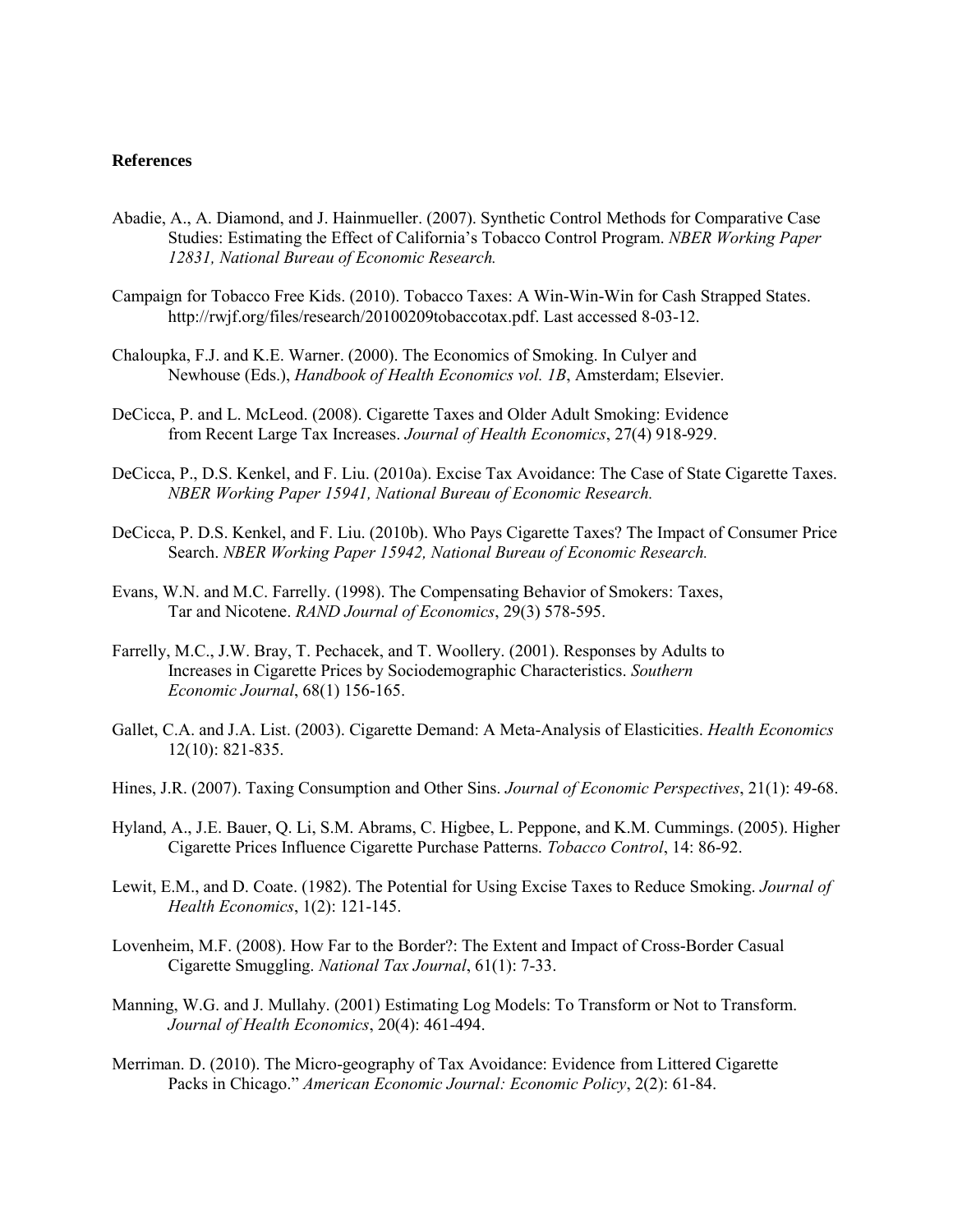- Ohsfeldt, R.L., R.G. Boyle, and E.I. Capilouto. (1999). Tobacco Taxes, Smoking Restrictions, and Tobacco Use. In Chaloupka et al (Eds.), *The Economic Analysis of Substance Use and Abuse: An Integration of Econometrics and Behavioral Economic Research*, University of Chicago Press; Chicago, IL.
- Orzechowski, W., and R.C. Walker. (2009). Tax Burden on Tobacco: Historical Compliation, Vol. 44. Arlington, VA: Orzechowski and Walker.
- Stehr, M. (2005). Cigarette Tax Avoidance and Evasion. *Journal of Health Economics*, 24(2): 277- 297.
- Tauras, J. (2006). Smoke-Free Air Laws, Cigarette Prices, and Adult Cigarette Demand. *Economic Inquiry*, 44(2) 333-342.
- Wasserman, J., W.G. Manning, J.P. Newhouse, and J.D. Winkler. (1991). The Effects of Excise Taxes and Regulations on Cigarette Smoking. *Journal of Health Economics*, 10(1) 43-64.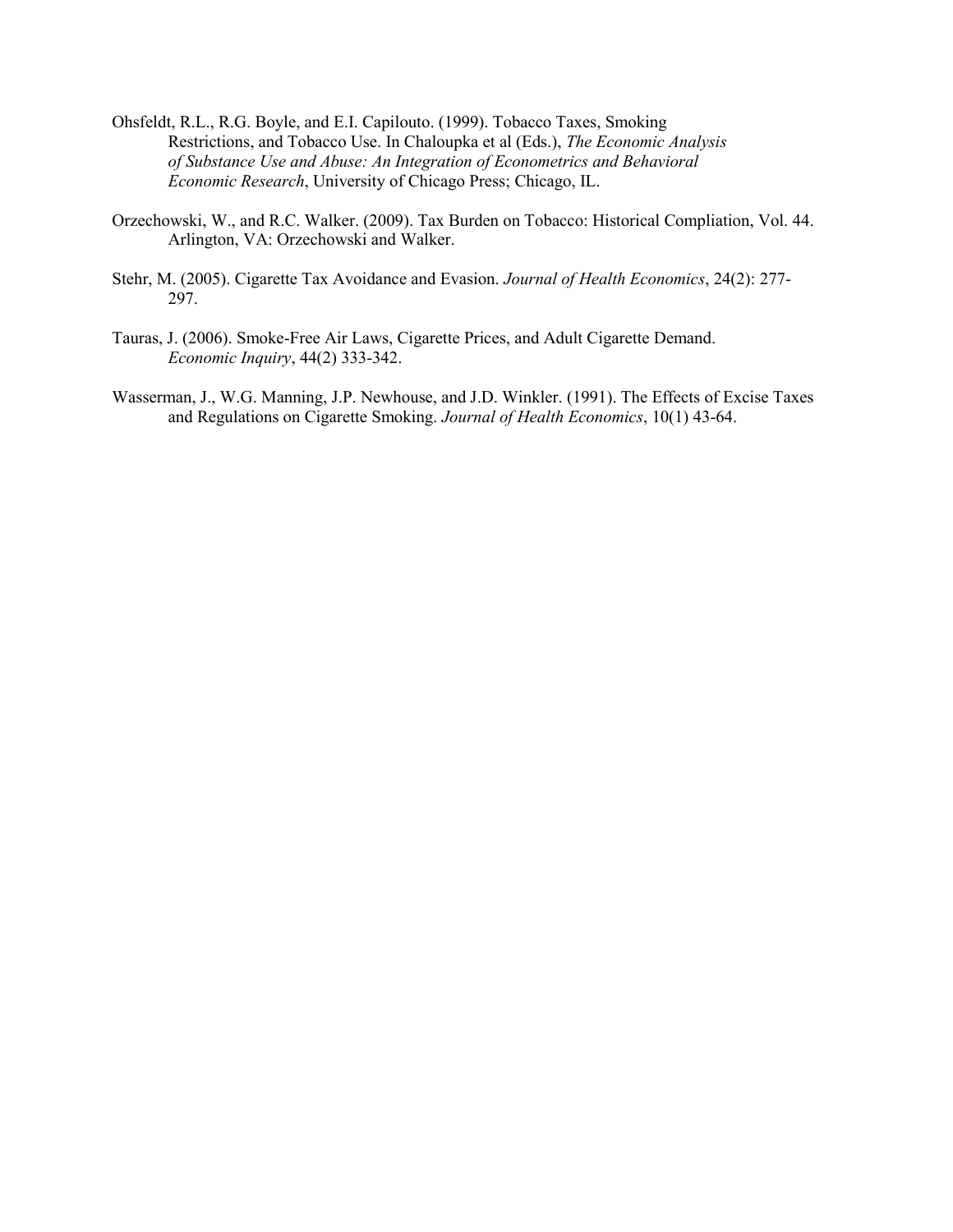



**Cigarette Consumption and Cigarette Excise Taxes** 

Source: Orzechowski & Walker, *Tax Burden on Tobacco, 2009*.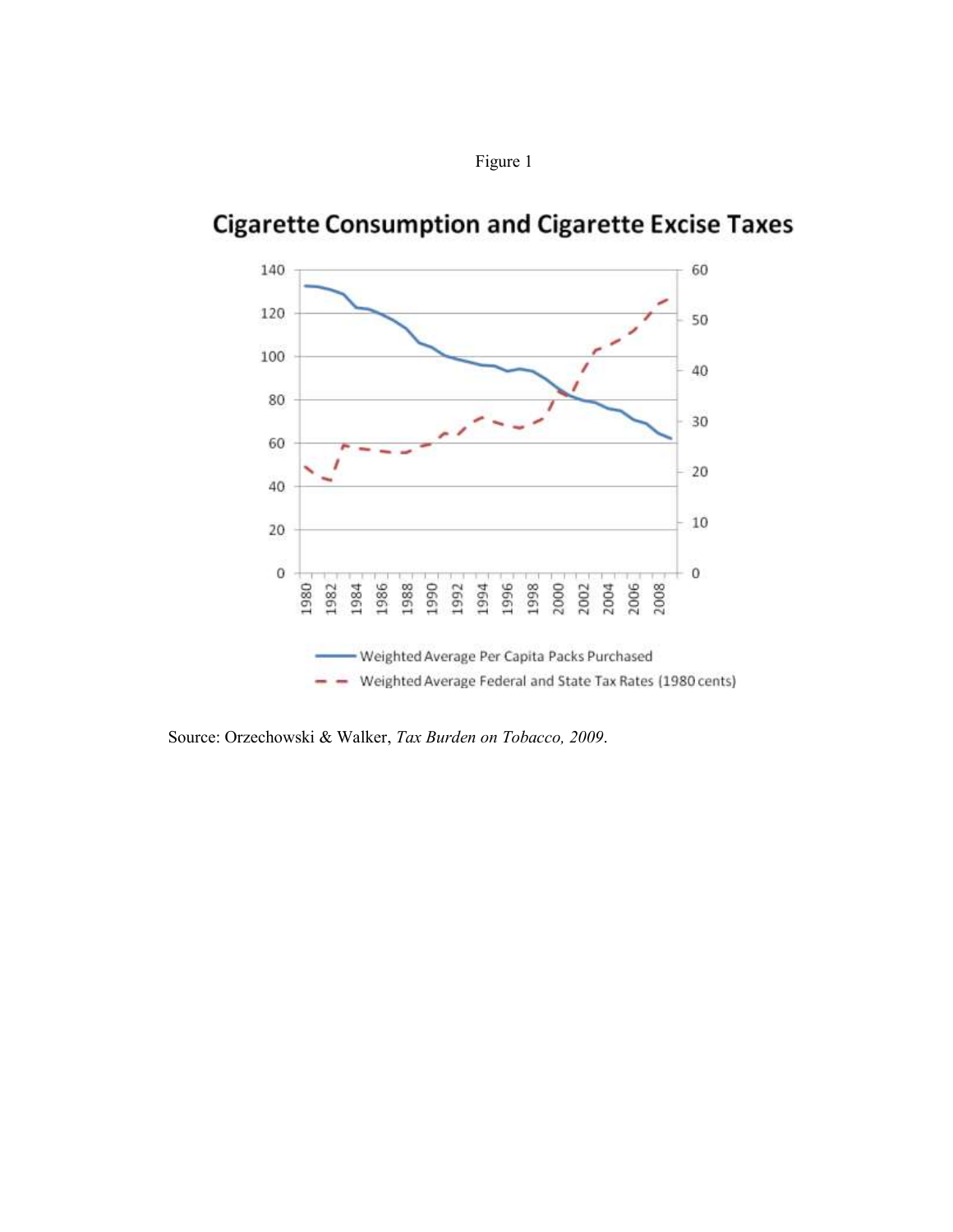

# **Average Cigarette Tax Increase Across All States (in 1990 Dollars)**



Source: Orzechowski & Walker, *Tax Burden on Tobacco, 2009*.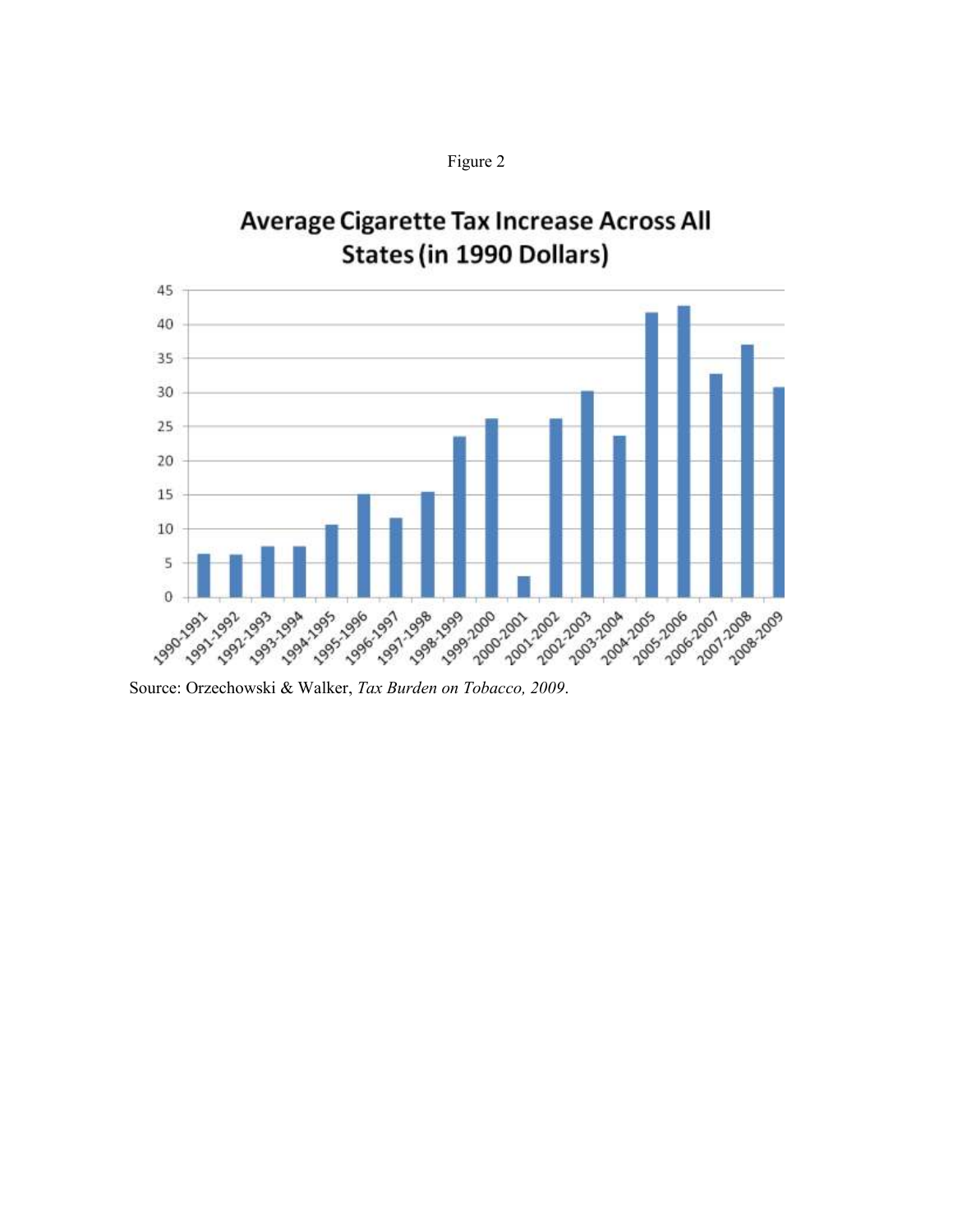| Descriptive Statistics for CPS-TUS Variables |           |           |                  |              |  |  |  |  |  |  |  |
|----------------------------------------------|-----------|-----------|------------------|--------------|--|--|--|--|--|--|--|
| Variable                                     | Mean      | Standard  | Minimum          | Maximum      |  |  |  |  |  |  |  |
|                                              |           | Deviation |                  |              |  |  |  |  |  |  |  |
| Probability of Daily                         | 0.178     | 0.382     | $\boldsymbol{0}$ | $\mathbf{1}$ |  |  |  |  |  |  |  |
| Smoker                                       |           |           |                  |              |  |  |  |  |  |  |  |
|                                              |           |           |                  |              |  |  |  |  |  |  |  |
| Average Number of                            | 18.623    | 10.116    | $\mathbf{1}$     | 99           |  |  |  |  |  |  |  |
| Daily Cigarettes                             |           |           |                  |              |  |  |  |  |  |  |  |
|                                              |           |           |                  |              |  |  |  |  |  |  |  |
| Age                                          | 43.220    | 14.916    | 18               | 74           |  |  |  |  |  |  |  |
| Male                                         | 0.475     | 0.499     | $\theta$         | 1            |  |  |  |  |  |  |  |
|                                              |           |           |                  |              |  |  |  |  |  |  |  |
|                                              |           |           |                  |              |  |  |  |  |  |  |  |
| Race                                         |           |           |                  |              |  |  |  |  |  |  |  |
| White                                        | 0.764     | 0.425     | $\boldsymbol{0}$ | $\mathbf{1}$ |  |  |  |  |  |  |  |
| <b>Black</b>                                 | 0.093     | 0.291     | $\boldsymbol{0}$ | $\mathbf{1}$ |  |  |  |  |  |  |  |
| Hispanic                                     | 0.087     | 0.282     | $\boldsymbol{0}$ | $\mathbf{1}$ |  |  |  |  |  |  |  |
| Asian                                        | 0.037     | 0.188     | $\boldsymbol{0}$ | $\mathbf 1$  |  |  |  |  |  |  |  |
| Other Race                                   | 0.019     | 0.138     | $\overline{0}$   | $\mathbf{1}$ |  |  |  |  |  |  |  |
|                                              |           |           |                  |              |  |  |  |  |  |  |  |
| Education                                    |           |           |                  |              |  |  |  |  |  |  |  |
| Less than H.S.                               | 0.141     | 0.348     | $\boldsymbol{0}$ | $\mathbf{1}$ |  |  |  |  |  |  |  |
| High School                                  | 0.325     | 0.468     |                  |              |  |  |  |  |  |  |  |
| Some College                                 | 0.278     | 0.448     | $\boldsymbol{0}$ | $\,1$        |  |  |  |  |  |  |  |
| College Plus                                 | 0.256     | 0.436     | $\boldsymbol{0}$ | $\mathbf{1}$ |  |  |  |  |  |  |  |
|                                              |           |           |                  |              |  |  |  |  |  |  |  |
| Employment                                   |           |           |                  |              |  |  |  |  |  |  |  |
| Unemployed                                   | 0.035     | 0.184     | $\boldsymbol{0}$ | $\,1$        |  |  |  |  |  |  |  |
| Not in Labor Force                           | 0.267     | 0.442     | $\boldsymbol{0}$ | $\mathbf{1}$ |  |  |  |  |  |  |  |
|                                              |           |           |                  |              |  |  |  |  |  |  |  |
| Family Income                                |           |           |                  |              |  |  |  |  |  |  |  |
| $$1-9,999$                                   | 0.068     | 0.252     | $\boldsymbol{0}$ | $\mathbf{1}$ |  |  |  |  |  |  |  |
| \$10,000-24,999                              | 0.165     | 0.371     | $\boldsymbol{0}$ | $\mathbf{1}$ |  |  |  |  |  |  |  |
| \$25,000-49,999                              | 0.273     | 0.446     | $\boldsymbol{0}$ | $\mathbf{1}$ |  |  |  |  |  |  |  |
| \$50,000-74,999                              | 0.181     | 0.385     | $\boldsymbol{0}$ | $\mathbf{1}$ |  |  |  |  |  |  |  |
| \$75,000 plus                                | 0.313     | 0.464     | $\Omega$         | $\mathbf{1}$ |  |  |  |  |  |  |  |
|                                              |           |           |                  |              |  |  |  |  |  |  |  |
| <b>Marital Status</b>                        |           |           |                  |              |  |  |  |  |  |  |  |
| Married                                      | 0.601     | 0.490     | $\boldsymbol{0}$ | $\,1\,$      |  |  |  |  |  |  |  |
|                                              |           |           |                  |              |  |  |  |  |  |  |  |
| Never Married                                | 0.232     | 0.422     | $\boldsymbol{0}$ | $\mathbf 1$  |  |  |  |  |  |  |  |
| Other Marital Status                         | 0.168     | 0.373     | $\boldsymbol{0}$ | $\mathbf{1}$ |  |  |  |  |  |  |  |
|                                              |           |           |                  |              |  |  |  |  |  |  |  |
| Observations                                 | 1,061,213 |           |                  |              |  |  |  |  |  |  |  |

Table 1 Descriptive Statistics for CPS-TUS Variables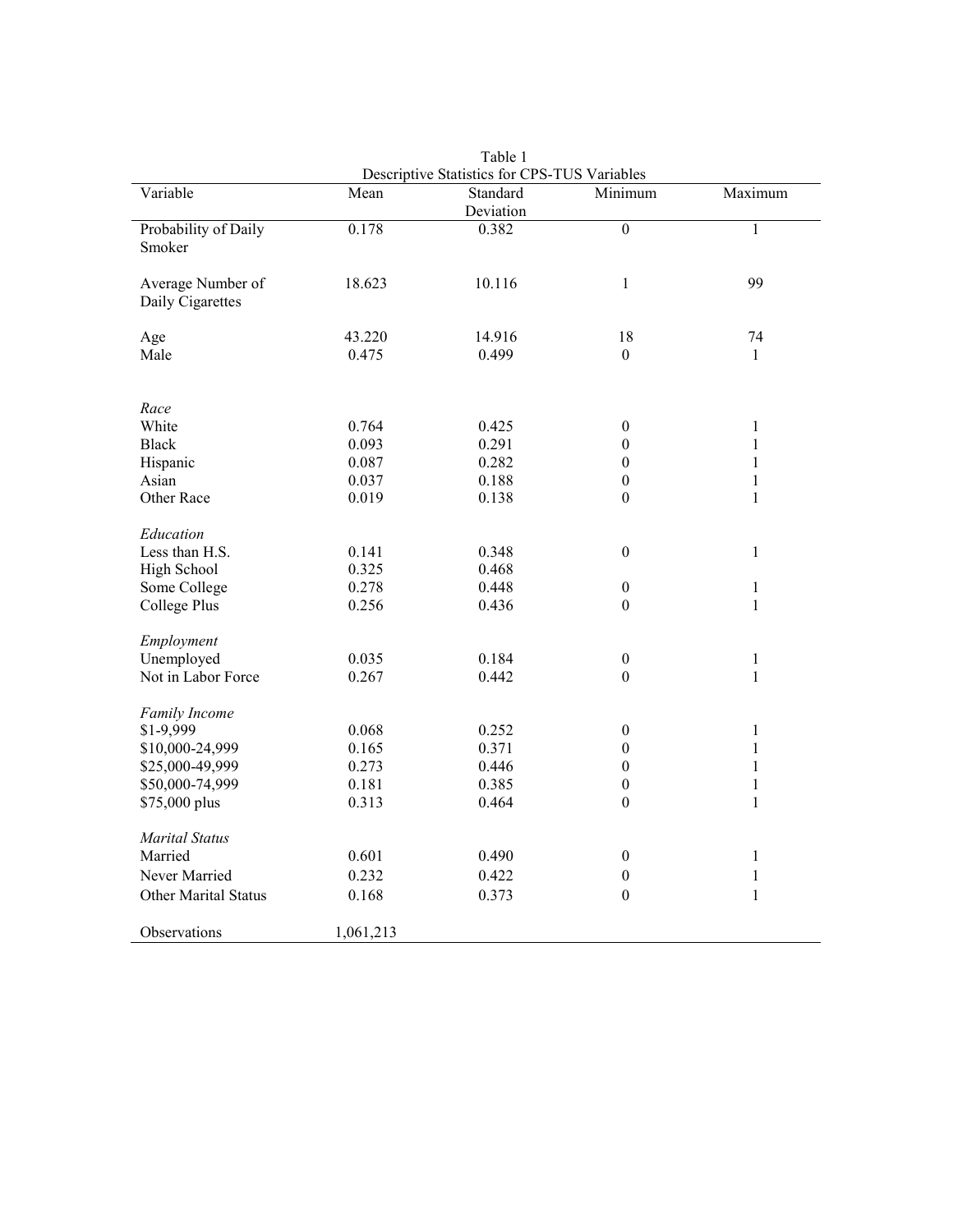|                            | Probability of Daily Smoking |                         |            |            | Average Number of Daily Cigarettes |                         |            |            |
|----------------------------|------------------------------|-------------------------|------------|------------|------------------------------------|-------------------------|------------|------------|
| Ages 18-74                 | Full Sample                  | Large Tax Change Sample |            |            | Full Sample                        | Large Tax Change Sample |            |            |
|                            | Two-Way                      | Two-Way                 | Paired     | Placebo    | Two-Way                            | Two-Way                 | Paired     | Placebo    |
|                            | <b>Fixed Effects</b>         | <b>Fixed Effects</b>    | Dif-in-Dif | Dif-in-Dif | <b>Fixed Effects</b>               | <b>Fixed Effects</b>    | Dif-in-Dif | Dif-in-Dif |
|                            | (1)                          | (2)                     | (3)        | (4)        | (5)                                | (6)                     | (7)        | (8)        |
| Tax (in 1995 dollars)      | $-0.060**$                   | $-0.087$                | $-0.036$   | 0.003      | $-0.064**$                         | $-0.046$                | $-0.031$   | $-0.065$   |
|                            | (0.028)                      | (0.054)                 | (0.059)    | (0.030)    | (0.031)                            | (0.064)                 | (0.068)    | (0.051)    |
| Marginal Effect            | $[-0.007]$                   | $[-0.010]$              | $[-0.003]$ | [0.000]    |                                    |                         |            |            |
| Elasticity                 | $-0.026**$                   | $-0.058$                | $-0.015$   | 0.001      | $-0.032**$                         | $-0.035$                | $-0.019$   | $-0.037$   |
|                            | (0.012)                      | (0.036)                 | (0.039)    | (0.015)    | (0.016)                            | (0.050)                 | (0.040)    | (0.029)    |
| Mean Tax Change (1995 \$s) | 0.408                        | 0.518                   | 0.696      | 0.00       | 0.408                              | 0.518                   | 0.696      | 0.00       |
| Mean Tax (1995 \$s)        | 0.502                        | 0.774                   | 0.595      | 0.457      | 0.502                              | 0.774                   | 0.594      | 0.458      |
| Mean of Dep. Variable      | 0.177                        | 0.169                   | 0.165      | 0.179      | 2.69                               | 2.42                    | 2.32       | 2.72       |
| Observations               | 1,058,480                    | 300,309                 | 343,210    | 400,317    | 1,017,331                          | 288,601                 | 330,492    | 385,087    |

Table 2 Estimates of the Effect of Cigarette Tax on Smoking: Adults Ages 18 to 74

Notes:

1. Smokers are defined as everyday smokers. Someday smokers are defined as non-smokers.

2. The full sample includes waves of the CPS-TUS from September 1995 to January 2007, excluding January and May 2000.

3. The composition of the "Large Tax Change Sample" is detailed in Appendix Table 1.

4. Estimates in columns 1 through 4 are from a logistic regression model of smoking participation.

5. Estimates in columns 5 through 8 are from a generalized linear model with a log link and negative binomial distribution of smoking intensity.

6. Marginal effects on probability from logistic regressions are in brackets.

7. Standard errors are in parentheses and are constructed allowing for non-independence (clustering) at the state level.

8. Standard errors of elasticity estimates calculated using the delta method.

9. \*indicates (0.05 < p-value ≤0.10), \*\*indicates (0.01 < p-value ≤0.05), \*\*\*indicates (p-value ≤0.01)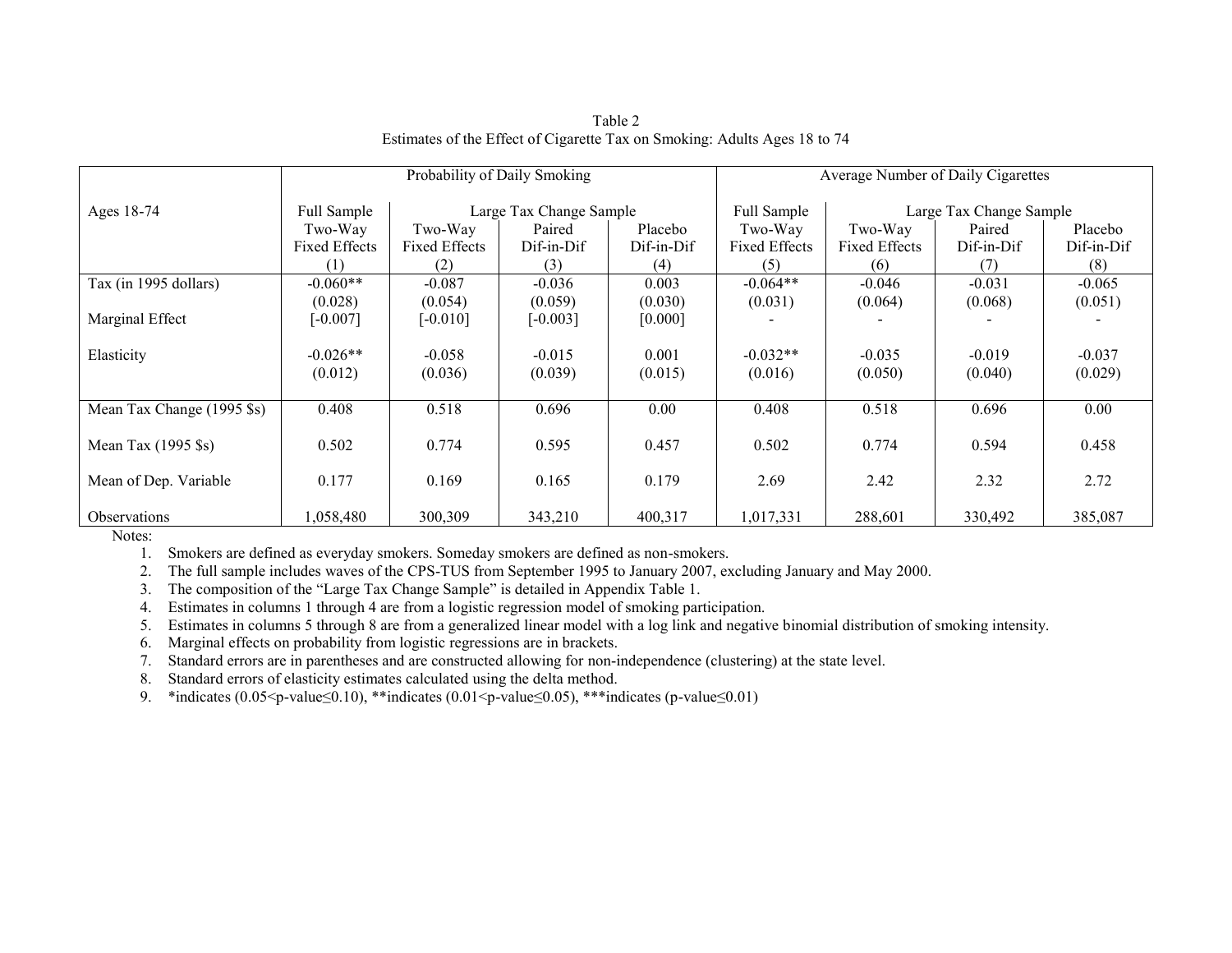| By Age                |                              |                         |            |            |                                        |                      |            |                          |  |
|-----------------------|------------------------------|-------------------------|------------|------------|----------------------------------------|----------------------|------------|--------------------------|--|
|                       | Probability of Daily Smoking |                         |            |            | Average Number of Daily Cigarettes     |                      |            |                          |  |
|                       | Full Sample                  | Large Tax Change Sample |            |            | Full Sample<br>Large Tax Change Sample |                      |            |                          |  |
| Ages 18-34            | Two-Way                      | Two-Way                 | Paired     | Placebo    | Two-Way                                | Two-Way              | Paired     | Placebo                  |  |
|                       | <b>Fixed Effects</b>         | <b>Fixed Effects</b>    | Dif-in-Dif | Dif-in-Dif | <b>Fixed Effects</b>                   | <b>Fixed Effects</b> | Dif-in-Dif | Dif-in-Dif               |  |
|                       | (1)                          | (2)                     | (3)        | (4)        | (5)                                    | (6)                  | (7)        | (8)                      |  |
| Tax (in 1995 dollars) | $-0.077*$                    | $-0.107$                | 0.080      | 0.008      | $-0.068$                               | $-0.070$             | 0.016      | $-0.095$                 |  |
|                       | (0.045)                      | (0.109)                 | (0.106)    | (0.070)    | (0.043)                                | (0.112)              | (0.064)    | (0.075)                  |  |
| Marginal Effect       | $[-0.009]$                   | $[-0.013]$              | [0.009]    | [0.001]    |                                        |                      |            |                          |  |
|                       |                              |                         |            |            |                                        |                      |            |                          |  |
| Elasticity            | $-0.033*$                    | $-0.069$                | 0.040      | 0.004      | $-0.034$                               | $-0.053$             | 0.009      | $-0.051$                 |  |
|                       | (0.019)                      | (0.071)                 | (0.054)    | (0.034)    | (0.021)                                | (0.085)              | (0.038)    | (0.042)                  |  |
|                       |                              |                         |            |            |                                        |                      |            |                          |  |
| Mean of Dep. Variable | 0.179                        | 0.176                   | 0.167      | 0.181      | 2.29                                   | 2.09                 | 1.95       | 2.34                     |  |
| Observations          | 339,355                      | 91,435                  | 106,217    | 127,055    | 324,118                                | 87,044               | 101,617    | 123,377                  |  |
|                       |                              |                         |            |            |                                        |                      |            |                          |  |
| Ages 35-54            |                              |                         |            |            |                                        |                      |            |                          |  |
|                       |                              |                         |            |            |                                        |                      |            |                          |  |
| Tax (in 1995 dollars) | $-0.035$                     | $-0.065$                | $-0.026$   | $-0.007$   | $-0.053$                               | $-0.039$             | $-0.085$   | $-0.116$                 |  |
|                       | (0.039)                      | (0.073)                 | (0.098)    | (0.049)    | (0.042)                                | (0.071)              | (0.077)    | (0.074)                  |  |
| Marginal Effect       | $[-0.005]$                   | $[-0.009]$              | $[-0.003]$ | $[-0.001]$ |                                        |                      |            | $\blacksquare$           |  |
|                       |                              |                         |            |            |                                        |                      |            |                          |  |
| Elasticity            | $-0.015$                     | $-0.043$                | $-0.013$   | $-0.004$   | $-0.027$                               | $-0.031$             | $-0.051$   | $-0.067$                 |  |
|                       | (0.016)                      | (0.048)                 | (0.050)    | (0.024)    | (0.021)                                | (0.055)              | (0.046)    | (0.042)                  |  |
|                       |                              |                         |            |            |                                        |                      |            |                          |  |
| Mean of Dep. Variable | 0.199                        | 0.189                   | 0.185      | 0.202      | 3.23                                   | 2.89                 | 2.78       | 3.30                     |  |
| Observations          | 459,872                      | 132,630                 | 148,807    | 173,988    | 440,502                                | 127,106              | 142,850    | 166,838                  |  |
|                       |                              |                         |            |            |                                        |                      |            |                          |  |
| Ages 55-74            |                              |                         |            |            |                                        |                      |            |                          |  |
|                       |                              |                         |            |            |                                        |                      |            |                          |  |
| Tax (in 1995 dollars) | $-0.067*$                    | $-0.092$                | $-0.055$   | 0.016      | $-0.081*$                              | $-0.039$             | 0.044      | $-0.039$                 |  |
|                       | (0.037)                      | (0.063)                 | (0.076)    | (0.093)    | (0.045)                                | (0.092)              | (0.105)    | (0.073)                  |  |
| Marginal Effect       | $[-0.007]$                   | $[-0.009]$              | $[-0.005]$ | [0.002]    |                                        |                      |            | $\overline{\phantom{a}}$ |  |
|                       |                              |                         |            |            |                                        |                      |            |                          |  |
| Elasticity            | $-0.030*$                    | $-0.064$                | $-0.022$   | 0.008      | $-0.041*$                              | $-0.031$             | 0.026      | $-0.023$                 |  |
|                       | (0.017)                      | (0.044)                 | (0.045)    | (0.047)    | (0.023)                                | (0.073)              | (0.063)    | (0.043)                  |  |
|                       |                              |                         |            |            |                                        |                      |            |                          |  |
| Mean of Dep. Variable | 0.136                        | 0.126                   | 0.128      | 0.137      | 2.23                                   | 2.01                 | 1.99       | 2.24                     |  |
| Observations          | 261,986                      | 77,366                  | 88,186     | 99,274     | 255,281                                | 75,508               | 86,025     | 96,803                   |  |

Table 3 Estimates of the Effect of Cigarette Tax on Smoking

See notes to Table 2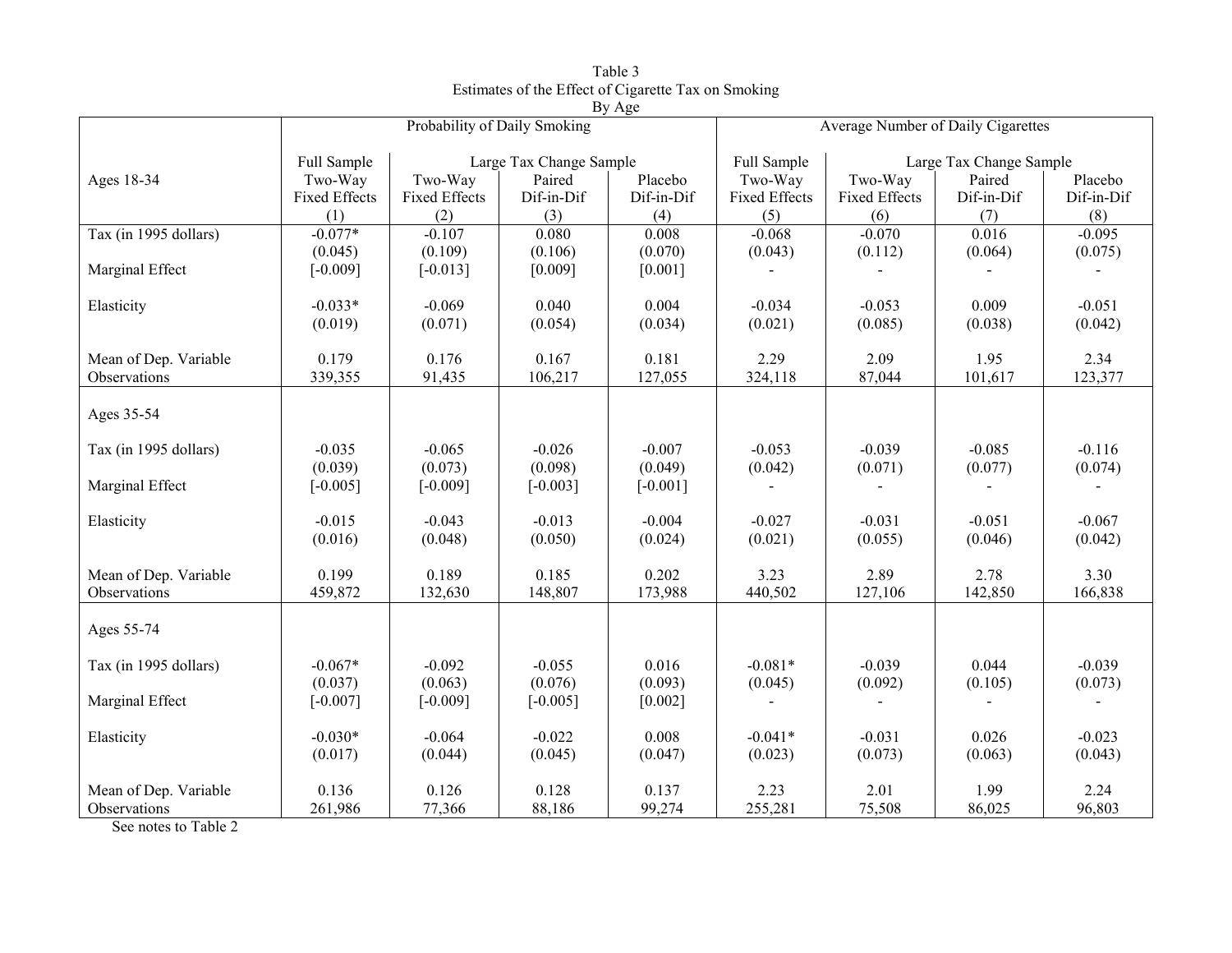#### Table 4 Estimates of the Effect of Cigarette Tax on Smoking: Adults Ages 18 to 74 by Distance to Nearest Low-tax State MSA Sample

|                             |            | Probability of Daily Smoking |            |                  | Average Number of Daily Cigarettes |             |          |                  |
|-----------------------------|------------|------------------------------|------------|------------------|------------------------------------|-------------|----------|------------------|
| Ages 18-74                  |            | Full Sample                  |            | Large Tax Change |                                    | Full Sample |          | Large Tax Change |
|                             |            |                              |            | Sample           |                                    |             | Sample   |                  |
|                             | Two-Way    | Two-Way                      | Two-Way    | Two-Way          | Two-Way                            | Two-Way     | Two-Way  | Two-Way          |
|                             | Fixed      | Fixed                        | Fixed      | Fixed            | Fixed                              | Fixed       | Fixed    | Fixed            |
|                             | Effects    | Effects                      | Effects    | Effects          | Effects                            | Effects     | Effects  | Effects          |
|                             | (1)        | (2)                          | (3)        | (4)              | (5)                                | (6)         | (7)      | (8)              |
| Tax (in 1995 dollars)       | $-0.036$   |                              | $-0.108**$ |                  | $-0.048$                           |             | $-0.079$ |                  |
|                             | (0.032)    |                              | (0.050)    |                  | (0.039)                            |             | (0.069)  |                  |
| Marginal Effect             | $[-0.004]$ |                              | $[-0.012]$ |                  |                                    |             |          |                  |
| Elasticity                  | $-0.017$   |                              | $-0.075**$ |                  | $-0.026$                           |             | $-0.063$ |                  |
|                             | (0.015)    |                              | (0.035)    |                  | (0.021)                            |             | (0.055)  |                  |
| $Tax - Distance\ 0-60$      |            | $-0.021$                     |            | $-0.105**$       |                                    | $-0.031$    |          | $-0.078$         |
|                             |            | (0.033)                      |            | (0.047)          |                                    | (0.041)     |          | (0.065)          |
| Marginal Effect             |            | $[-0.002]$                   |            | $[-0.012]$       |                                    |             |          |                  |
|                             |            |                              |            |                  |                                    |             |          |                  |
| Elasticity                  |            | $-0.004$                     |            | $-0.040**$       |                                    | $-0.007$    |          | $-0.034$         |
|                             |            | (0.006)                      |            | (0.018)          |                                    | (0.010)     |          | (0.028)          |
|                             |            |                              |            |                  |                                    |             |          |                  |
| $Tax - Distance 61-120$     |            | $-0.042$                     |            | $-0.124*$        |                                    | $-0.063$    |          | $-0.100$         |
|                             |            | (0.043)                      |            | (0.063)          |                                    | (0.054)     |          | (0.089)          |
| Marginal Effect             |            | $[-0.005]$                   |            | $[-0.014]$       |                                    |             |          |                  |
|                             |            |                              |            |                  |                                    |             |          |                  |
| Elasticity                  |            | $-0.005$                     |            | $-0.021*$        |                                    | $-0.008$    |          | $-0.020$         |
|                             |            | (0.005)                      |            | (0.011)          |                                    | (0.007)     |          | (0.018)          |
|                             |            |                              |            |                  |                                    |             |          |                  |
| $Tax - Distance 121+$       |            | $-0.091$                     |            | 0.031            |                                    | $-0.077$    |          | 0.048            |
|                             |            | (0.064)                      |            | (0.070)          |                                    | (0.065)     |          | (0.081)          |
| Marginal Effect             |            | $[-0.010]$                   |            | [0.003]          |                                    |             |          |                  |
|                             |            |                              |            |                  |                                    |             |          |                  |
| Elasticity                  |            | $-0.013$                     |            | 0.004            |                                    | $-0.013$    |          | 0.007            |
|                             |            |                              |            |                  |                                    | (0.011)     |          | (0.013)          |
|                             |            |                              |            |                  |                                    |             |          |                  |
| Mean Tax Change             | 0.408      | 0.408                        | 0.506      | 0.506            | 0.408                              | 0.408       | 0.506    | 0.506            |
| $(1995$ \$s)                |            |                              |            |                  |                                    |             |          |                  |
|                             |            |                              |            |                  |                                    |             |          |                  |
| Mean Tax (1995 \$s)         | 0.532      | 0.536                        | 0.790      | 0.790            | 0.532                              | 0.532       | 0.790    | 0.790            |
|                             |            |                              |            |                  |                                    |             |          |                  |
| Mean of Dep. Variable       | 0.164      | 0.164                        | 0.160      | 0.160            | 2.40                               | 2.41        | 2.22     | 2.22             |
|                             |            |                              |            |                  |                                    |             |          |                  |
| Observations<br>$m + 1 - n$ | 690,881    | 669,383                      | 210,415    | 210,358          | 665,375                            | 644,836     | 202,408  | 202,356          |

See notes to Table 2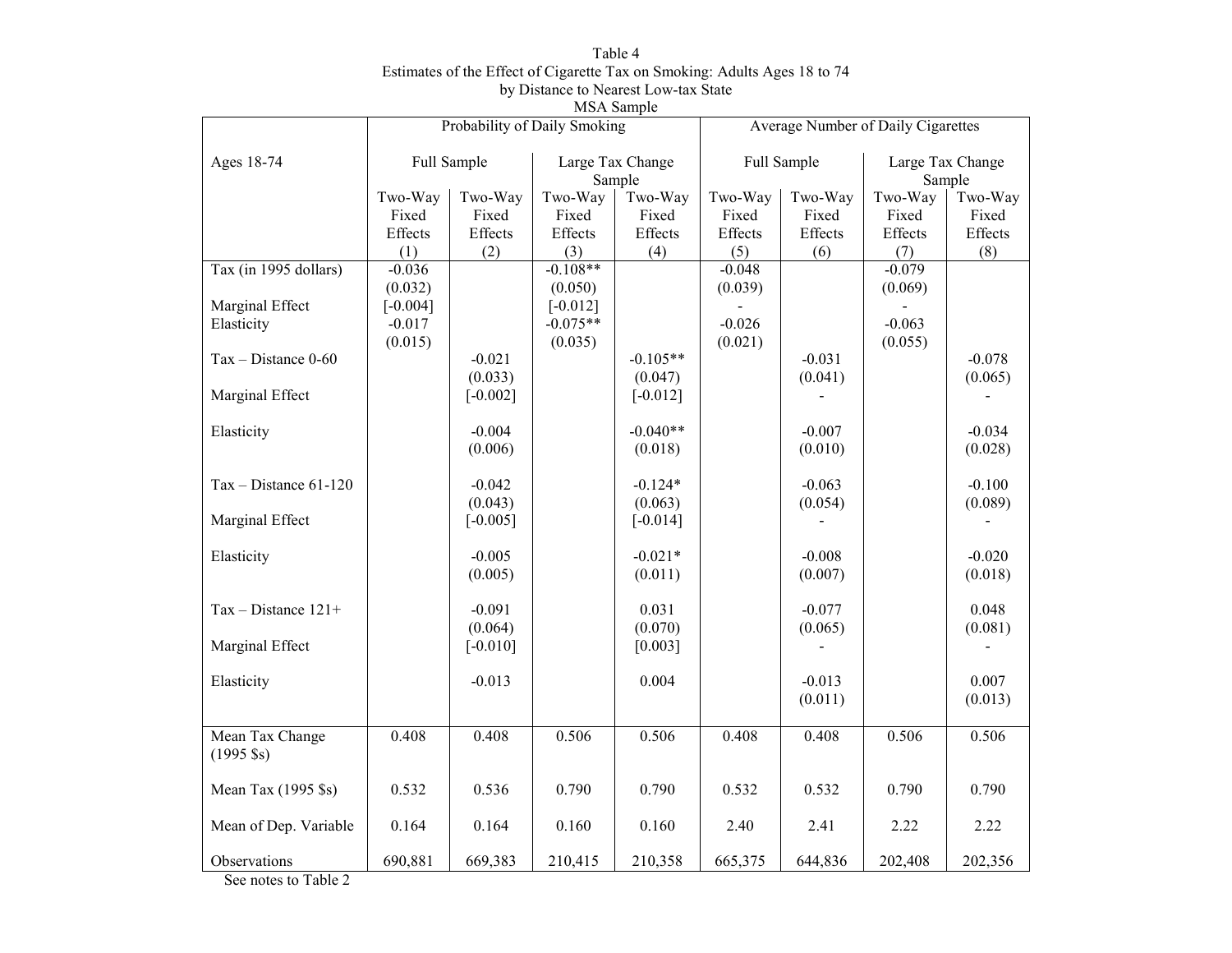|                   | Treatment States used in Large Sample and Paired Difference-in-Differences Analyses |            |             |            |             |              |  |  |  |  |
|-------------------|-------------------------------------------------------------------------------------|------------|-------------|------------|-------------|--------------|--|--|--|--|
| <b>State Pair</b> | Date of Increase                                                                    | Pre-Period | Post-Period | Pre-Period | Post-Period | Tax Increase |  |  |  |  |
|                   |                                                                                     | TUS Wave   | TUS Wave    | Tax        | Tax         |              |  |  |  |  |
| Maine             | 9/19/2005                                                                           | 11/2003    | 5/2006      | \$1.00     | \$2.00      | \$1.00       |  |  |  |  |
| Montana           | 1/1/2005                                                                            | 11/2003    | 5/2006      | \$0.70     | \$1.70      | \$1.00       |  |  |  |  |
| Arizona           | 12/8/2006                                                                           | 8/2006     | 1/2007      | \$1.18     | \$2.00      | \$0.82       |  |  |  |  |
| Oklahoma          | 1/1/2005                                                                            | 11/2003    | 5/2006      | \$0.23     | \$1.03      | \$0.80       |  |  |  |  |
| Massachusetts     | 7/24/2002                                                                           | 2/2002     | 2/2003      | \$0.76     | \$1.51      | \$0.75       |  |  |  |  |
| Michigan          | 7/1/2004                                                                            | 11/2003    | 5/2006      | \$1.25     | \$2.00      | \$0.75       |  |  |  |  |
| Minnesota         | 8/1/2005                                                                            | 11/2003    | 5/2006      | \$0.48     | \$1.23      | \$0.75       |  |  |  |  |
| Rhode Island      | 7/1/2004                                                                            | 11/2003    | 5/2006      | \$1.71     | \$2.46      | \$0.75       |  |  |  |  |
| New Jersey        | 7/1/2002                                                                            | 2/2002     | 2/2003      | \$0.80     | \$1.50      | \$0.70       |  |  |  |  |
| New Mexico        | 7/1/2003                                                                            | 6/2003     | 11/2003     | \$0.21     | \$0.91      | \$0.70       |  |  |  |  |
| Ohio              | 7/1/2005                                                                            | 11/2003    | 5/2006      | \$0.55     | \$1.25      | \$0.70       |  |  |  |  |
| Pennsylvania      | 7/15/2002                                                                           | 2/2002     | 2/2003      | \$0.31     | \$1.00      | \$0.69       |  |  |  |  |
| Colorado          | 1/1/2005                                                                            | 11/2003    | 5/2006      | \$0.20     | \$0.84      | \$0.64       |  |  |  |  |
| Connecticut       | 4/3/2002                                                                            | 2/2002     | 2/2003      | \$0.50     | \$1.11      | \$0.61       |  |  |  |  |
| Washington        | 1/1/2002                                                                            | 11/2001    | 2/2002      | \$0.825    | \$1.425     | \$0.60       |  |  |  |  |
| Oregon            | 11/1/2002                                                                           | 2/2002     | 2/2003      | \$0.68     | \$1.28      | \$0.60       |  |  |  |  |
| Arizona           | 11/26/2002                                                                          | 2/2002     | 2/2003      | \$0.58     | \$1.18      | \$0.60       |  |  |  |  |
| Washington        | 7/1/2005                                                                            | 11/2003    | 5/2006      | \$1.425    | \$2.025     | \$0.60       |  |  |  |  |
| Vermont           | 7/1/2006                                                                            | 5/2006     | 1/2007      | \$1.19     | \$1.79      | \$0.60       |  |  |  |  |
| New York          | 3/1/2000                                                                            | 5/1999     | 6/2001      | \$0.56     | \$1.11      | \$0.55       |  |  |  |  |
| Kansas            | 7/1/02 & 1/1/03                                                                     | 2/2002     | 2/2003      | \$0.24     | \$0.79      | \$0.55       |  |  |  |  |
| New Jersey        | 7/1/2003                                                                            | 6/2003     | 11/2003     | \$1.50     | \$2.05      | \$0.55       |  |  |  |  |

Appendix Table 1

Notes:

1. Source: Orzechowski & Walker, *Tax Burden on Tobacco*, 2009.

2. Taxes are imposed per package of 20 cigarettes.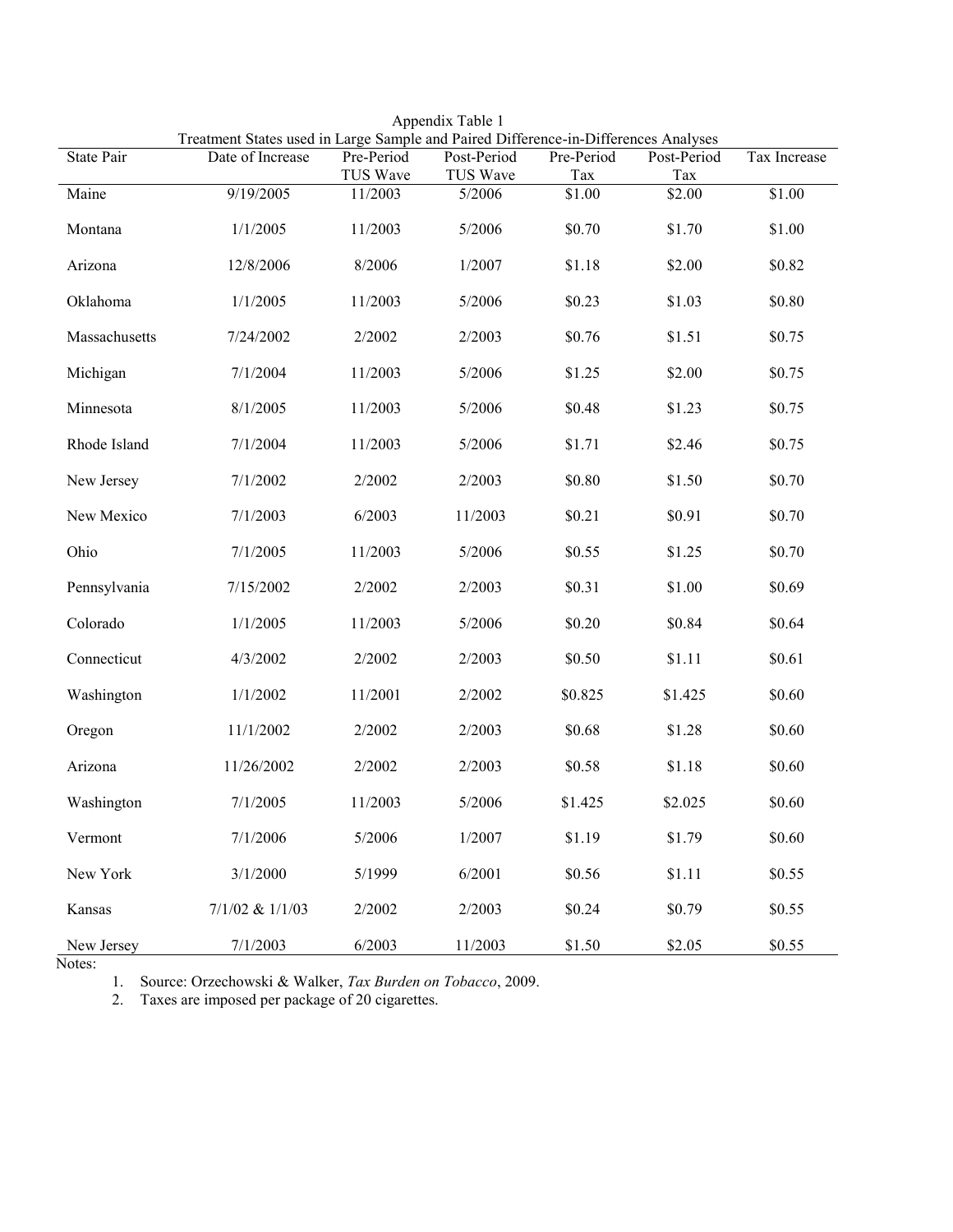|                            | Probability of Daily Smoking |                      |                         |            | Average Number of Daily Cigarettes     |                      |            |            |  |
|----------------------------|------------------------------|----------------------|-------------------------|------------|----------------------------------------|----------------------|------------|------------|--|
| Ages 18-74                 | Full Sample                  |                      | Large Tax Change Sample |            | Full Sample<br>Large Tax Change Sample |                      |            |            |  |
|                            | Two-Way                      | Two-Way              | Paired                  | Placebo    | Two-Way                                | Two-Way              | Paired     | Placebo    |  |
|                            | <b>Fixed Effects</b>         | <b>Fixed Effects</b> | Dif-in-Dif              | Dif-in-Dif | <b>Fixed Effects</b>                   | <b>Fixed Effects</b> | Dif-in-Dif | Dif-in-Dif |  |
|                            | (1)                          | (2)                  | (3)                     | (4)        | (5)                                    | (6)                  | (7)        | (8)        |  |
| Tax (in 1995 dollars)      | $-0.043*$                    | $-0.082*$            | 0.011                   | 0.009      | $-0.064**$                             | $-0.046$             | $-0.031$   | $-0.065$   |  |
|                            | (0.025)                      | (0.048)              | (0.061)                 | (0.032)    | (0.031)                                | (0.064)              | (0.068)    | (0.051)    |  |
| Marginal Effect            | $[-0.007]$                   | $[-0.012]$           | [0.002]                 | [0.001]    |                                        |                      |            |            |  |
|                            |                              |                      |                         |            |                                        |                      |            |            |  |
| Elasticity                 | $-0.017*$                    | $-0.052$             | 0.006                   | 0.004      | $-0.032**$                             | $-0.035$             | $-0.019$   | $-0.037$   |  |
|                            | (0.010)                      | (0.031)              | (0.030)                 | (0.015)    | (0.016)                                | (0.050)              | (0.040)    | (0.029)    |  |
|                            |                              |                      |                         |            |                                        |                      |            |            |  |
| Mean Tax Change (1995 \$s) | 0.408                        | 0.518                | 0.696                   | 0.00       | 0.408                                  | 0.518                | 0.696      | 0.00       |  |
|                            |                              |                      |                         |            |                                        |                      |            |            |  |
| Mean Tax (1995 \$s)        | 0.502                        | 0.774                | 0.595                   | 0.457      | 0.502                                  | 0.774                | 0.594      | 0.458      |  |
|                            |                              |                      |                         |            |                                        |                      |            |            |  |
| Mean of Dep. Variable      | 0.216                        | 0.207                | 0.203                   | 0.219      | 2.69                                   | 2.42                 | 2.32       | 2.72       |  |
|                            |                              |                      |                         |            |                                        |                      |            |            |  |
| Observations               | 1,058,480                    | 300,309              | 343,210                 | 400,317    | 1,017,331                              | 288,601              | 330,492    | 385,087    |  |

Appendix Table 2 Estimates of the Effect of Cigarette Tax on Smoking: Adults Ages 18 to 74

Notes:

1. Smokers are defined as everyday and someday smokers for the smoking propensity analyses and everyday smokers for the smoking intensity analyses.

2. The full sample includes waves of the CPS-TUS from September 1995 to January 2007, excluding January and May 2000.

3. The composition of the "Large Tax Change Sample" is detailed in Appendix Table 1.

4. Estimates in columns 1 through 4 are from a logistic regression model of smoking participation.

5. Estimates in columns 5 through 8 are from a generalized linear model with a log link and negative binomial distribution of smoking intensity.

6. Marginal effects on probability from logistic regressions are in brackets.

7. Standard errors are in parentheses and are constructed allowing for non-independence (clustering) at the state level.

8. Standard errors of elasticity estimates calculated using the delta method.

9. \*indicates  $(0.05 < p$ -value≤0.10), \*\*indicates  $(0.01 < p$ -value≤0.05), \*\*\*indicates (p-value≤0.01)